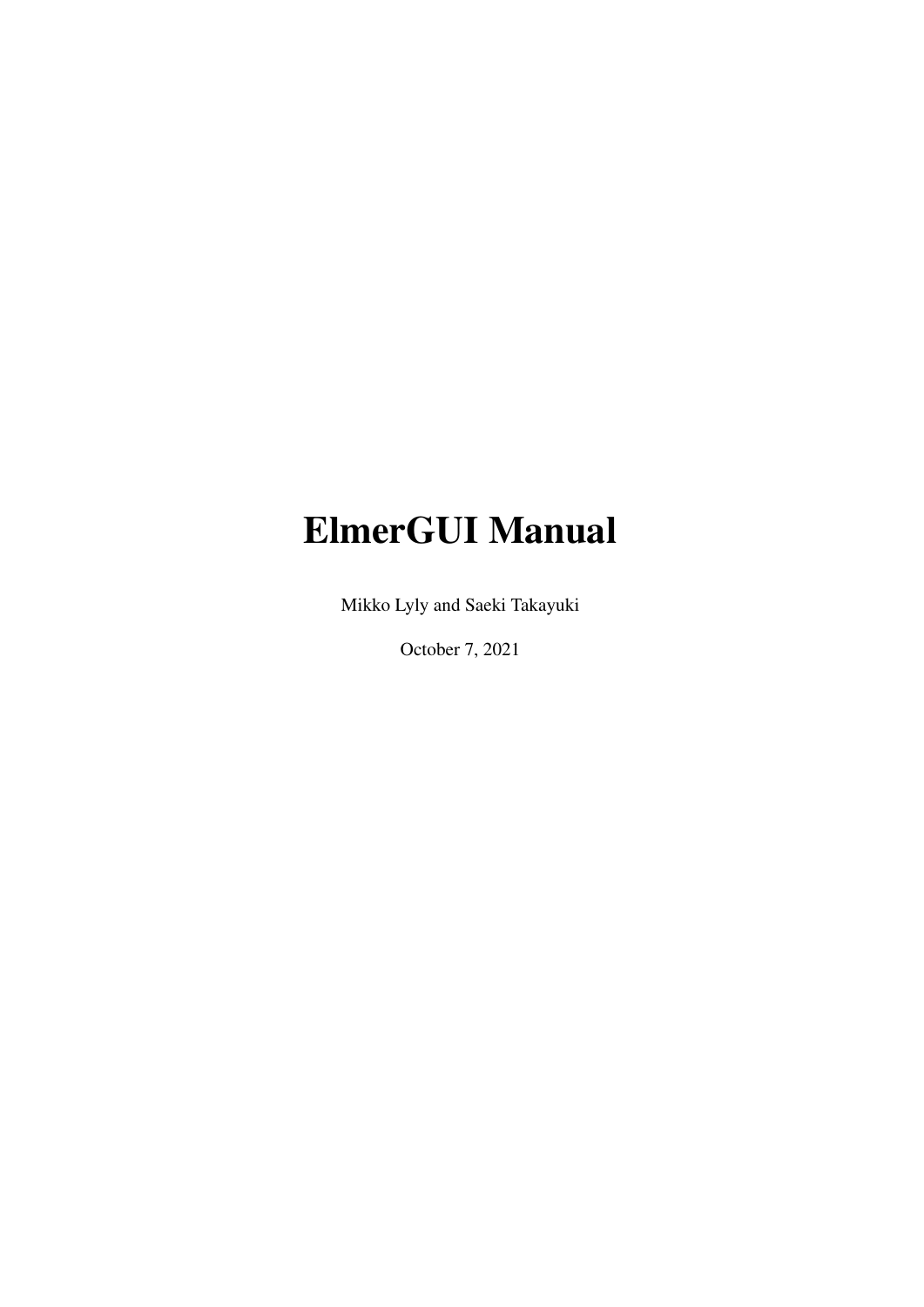# ElmerGUI Manual

### About this document

The ElmerGUI Manual is part of the documentation of Elmer finite element software. Elmer may be used also without the graphical user interface but for new users ElmerGUI often provides the easiest path to Elmer. The present manual corresponds to Elmer software version 9.0.

Latest documentations and program versions of Elmer are available (or links are provided) at [http:](http://www.csc.fi/elmer) [//www.csc.fi/elmer](http://www.csc.fi/elmer).

### Copyright information

This document is licensed under the Creative Commons Attribution-NonCommerical 3.0 License. To view a copy of this license, visit <http://creativecommons.org/licenses/by-nc/3.0/>.

External contributions to the tutorials are welcome.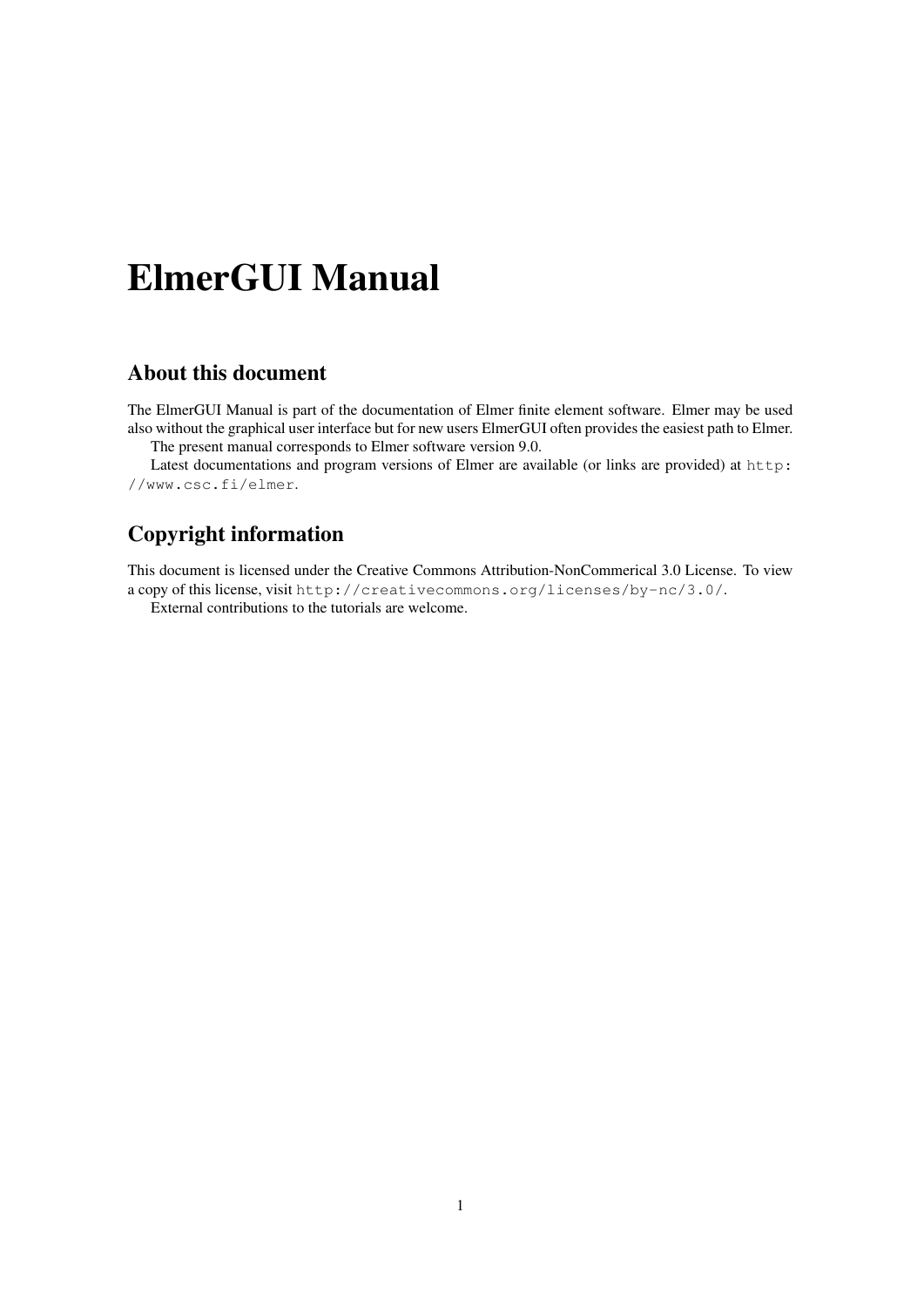# <span id="page-2-0"></span>**Contents**

|                  | <b>Table of Contents</b>                                                                                                                                                                                           | $\boldsymbol{2}$                                   |
|------------------|--------------------------------------------------------------------------------------------------------------------------------------------------------------------------------------------------------------------|----------------------------------------------------|
| 1                | <b>Introduction</b>                                                                                                                                                                                                | 4                                                  |
| 2                | <b>Installation from source</b><br>2.1<br>Linux                                                                                                                                                                    | 5<br>5                                             |
| 3                | <b>Input files</b><br>3.1<br>3.2<br>3.3                                                                                                                                                                            | 6<br>6<br>6<br>7                                   |
| $\boldsymbol{4}$ | <b>Model definitions</b><br>4.1<br>4.2<br>4.3<br>4.4<br>4.5<br>4.6<br>Boundary condition menu $\ldots$ $\ldots$ $\ldots$ $\ldots$ $\ldots$ $\ldots$ $\ldots$ $\ldots$ $\ldots$ $\ldots$ $\ldots$ $\ldots$ $\ldots$ | $\boldsymbol{9}$<br>9<br>9<br>10<br>11<br>11<br>12 |
| 5<br>6           | <b>Utility functions</b><br>5.1<br>5.2<br>5.3<br><b>Solver input files</b>                                                                                                                                         | 17<br>17<br>17<br>18<br>19                         |
| 7                | Solution and post processing<br>Running the solver $\ldots \ldots \ldots \ldots \ldots \ldots \ldots \ldots \ldots \ldots \ldots \ldots$<br>7.1<br>7.2                                                             | 21<br>21<br>22                                     |
|                  | <b>ElmerGUI</b> initialization file                                                                                                                                                                                | 25                                                 |
| B                | <b>ElmerGUI</b> material database                                                                                                                                                                                  | 27                                                 |
|                  | <b>C</b> ElmerGUI definition files                                                                                                                                                                                 | 28                                                 |
|                  | D Elmer mesh files                                                                                                                                                                                                 | 31                                                 |
| E                | <b>Adding menu entries to ElmerGUI</b>                                                                                                                                                                             | 32                                                 |
| F                | <b>ElmerGUI</b> mesh structure<br>F <sub>1</sub><br>F <sub>12</sub><br>F <sub>13</sub>                                                                                                                             | 33<br>33<br>34<br>36                               |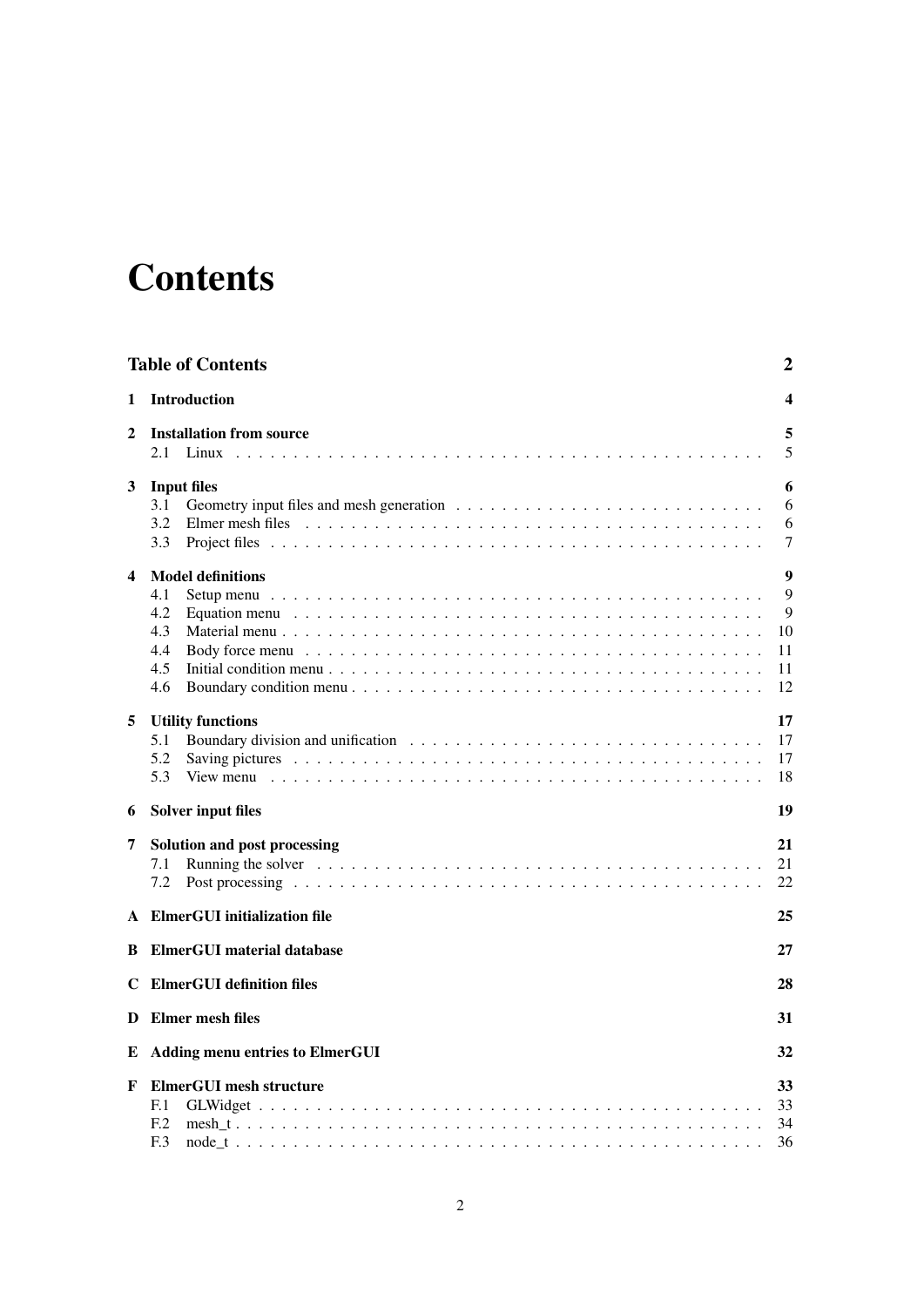| F.5 Point element class point $\pm \ldots \ldots \ldots \ldots \ldots \ldots \ldots \ldots \ldots \ldots \ldots \ldots \ldots$ 38 |  |
|-----------------------------------------------------------------------------------------------------------------------------------|--|
|                                                                                                                                   |  |
|                                                                                                                                   |  |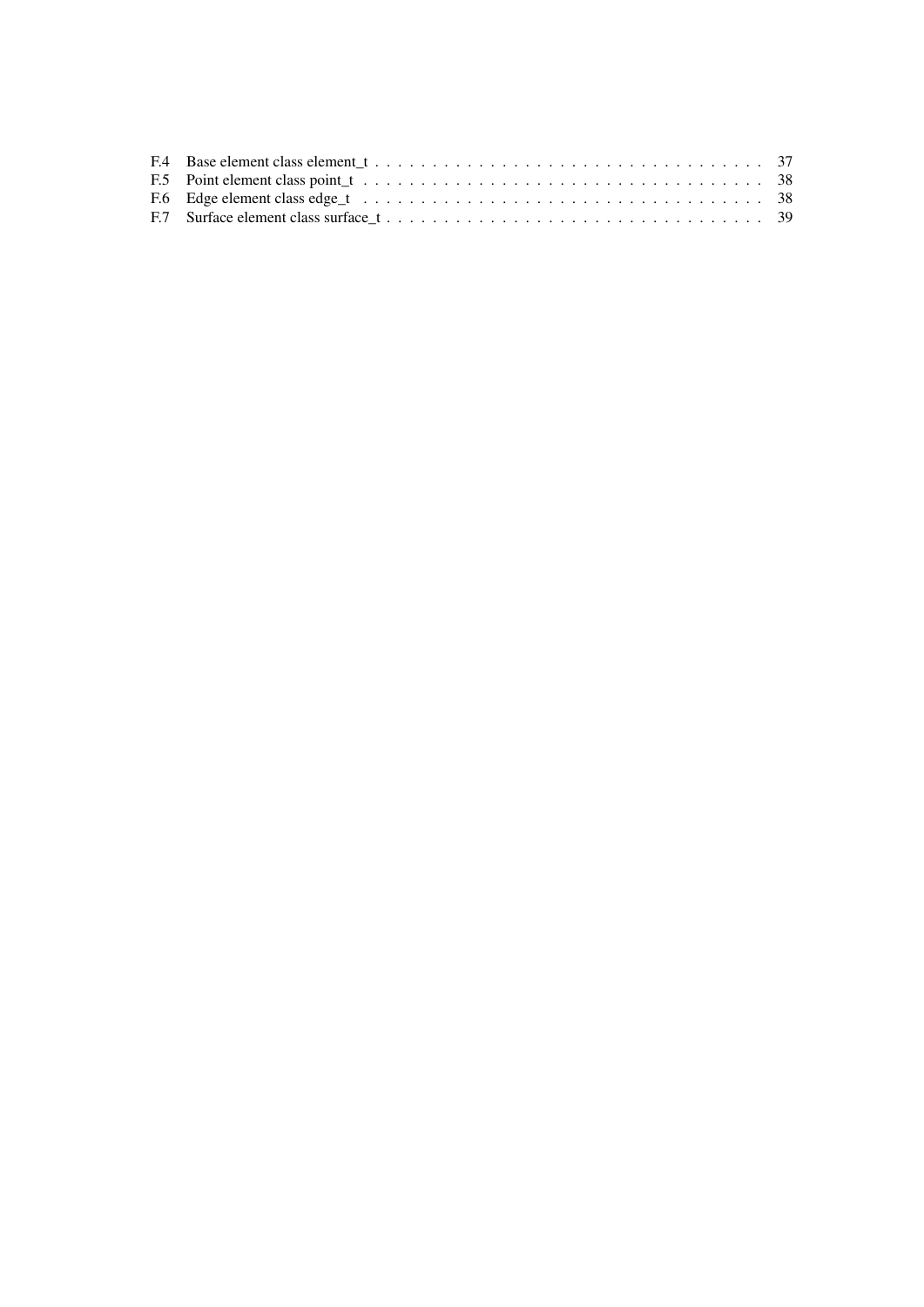# <span id="page-4-0"></span>Introduction

ElmerGUI is a graphical user interface for the Elmer software suite [\[1\]](#page-24-0). The program is capable of importing finite element mesh files in various formats, generating finite element partitioning for various geometry input files, setting up PDE-systems to solve, and exporting model data and results for ElmerSolver.

ElmerGUI can also automatically call Paraview. Previously also ElmerPost and internal VTK based postprocessors were once supported but these are gradually becoming obsolete.



Figure 1.1: Main window of ElmerGUI.

The menus of ElmerGUI are programmable and it should be relatively easy to strip and customize the interface for proprietary applications. An example of customizing the menus is provided in appendix A.

ElmerGUI is also the interface to the parallel solver, ElmerSolver\_mpi. The GUI hides from the user many operations that are normally performed from command line with various external tools related to domain decomposition, launching the parallel processes. This makes it possible to use ElmerSolver with multi-core processors, even on interactive desktop environments.

ElmerGUI relies on the Qt cross platform framework of Qt Company[\[4\]](#page-24-1), and it uses the Qwt library by Josef Wilgen and Uwe Rathman[\[5\]](#page-24-2) to plot scientific data. The CAD import features are implemented by the OCE library from Open CASCADE Community Edition developers[\[3\]](#page-24-3) and Netgen[\[2\]](#page-24-4) as finite element mesh generators.

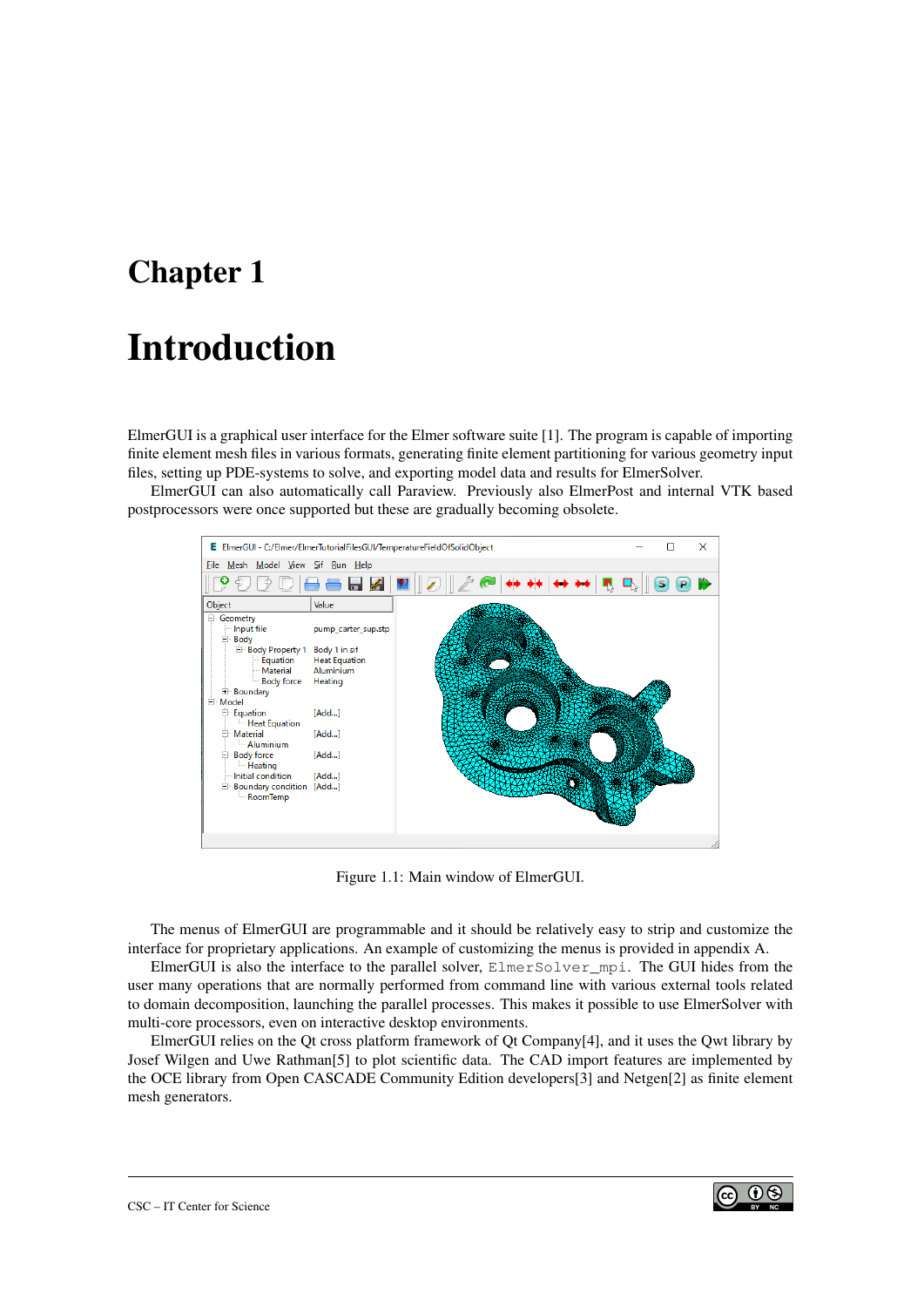## <span id="page-5-0"></span>Installation from source

The source code of ElmerGUI is available from the Git repository hosted at GitHub. The GPL licensed source code may be downloaded by executing the command

git clone git://www.github.com/ElmerCSC/elmerfem

or

git clone https://www.github.com/ElmerCSC/elmerfem

This will retrieve the current development version of the whole Elmer-suite.

### <span id="page-5-1"></span>2.1 Linux

Before starting to compile, please make sure that you have the development package of Qt installed on your system (i.e., libraries, headers, and program development tools). Qt version 4.3 or newer is recommended. You may also wish to install Qwt 6, VTK version 8.2, and OCE 0.18, for additional functionality.

CMake can be used to generate the makefiles for compilation. The compilation of ElmerGUI is activated in the first place by setting the corresponding CMake variable as  $-DWITH$  ELMERGUI: BOOL=TRUE. Other logical variables that affect the compilation of the program and that can similarly be set with  $-D$  are WITH\_QWT, WITH\_VTK, WITH\_OCC, WITH\_PYTHONQT, WITH\_MATC and WITH\_PARAVIEW. WITH\_QT5 is also required when compiling with Qt5 instead of Qt4.

Once the build process has finished, it suffices to set up the environment variable ELMERGUI\_HOME and add it to PATH:

\$ export ELMERGUI\_HOME=/usr/local/bin \$ export PATH=\$PATH:\$ELMERGUI\_HOME

#### The program is launched by the command

\$ ElmerGUI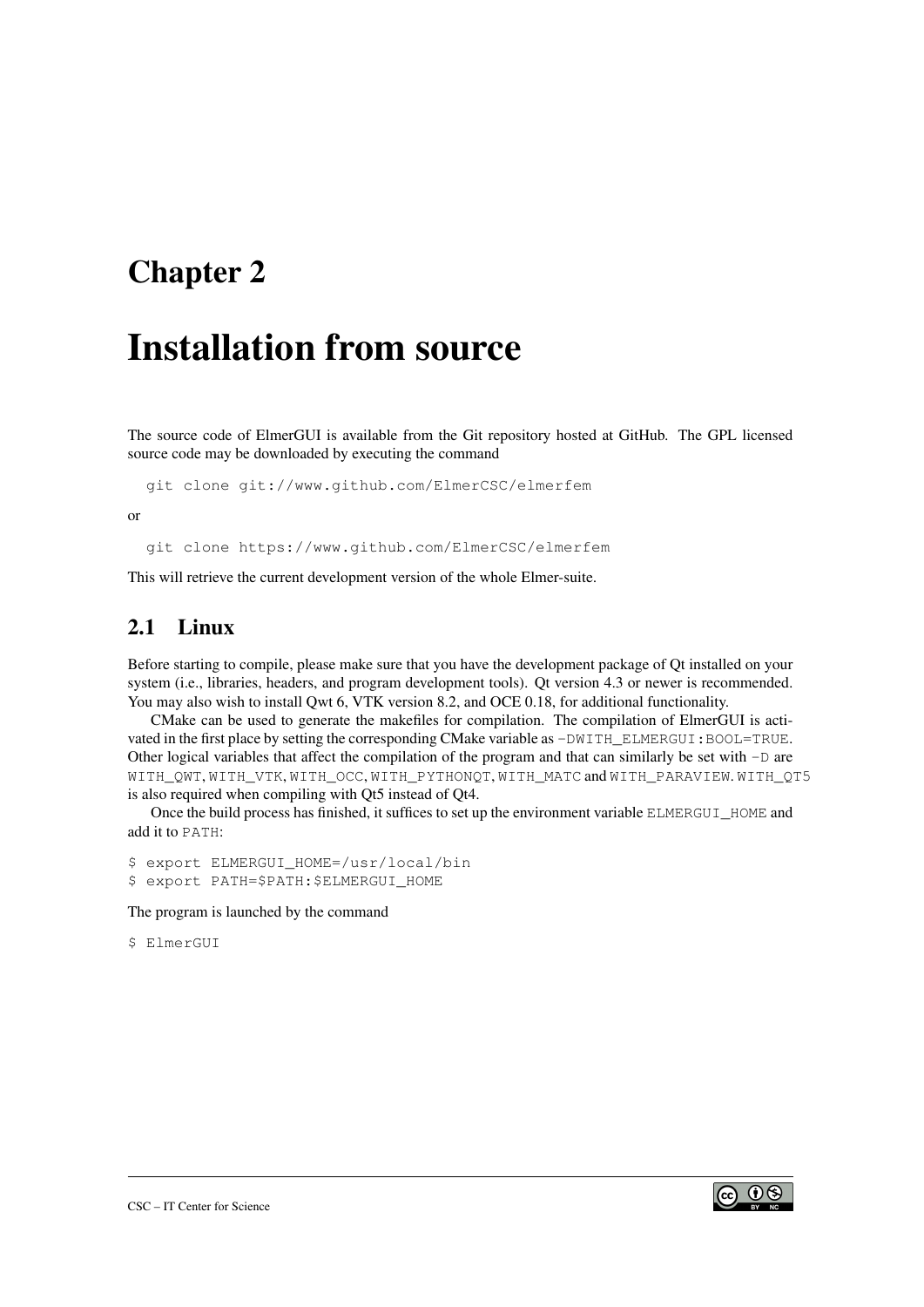# <span id="page-6-0"></span>Input files

### <span id="page-6-1"></span>3.1 Geometry input files and mesh generation

ElmerGUI is capable of importing finite element mesh files and generating two or three dimensional finite element partitioning for bounded domains with piecewise linear boundaries. It is possible to use one of the following mesh generators:

- ElmerGrid (built-in)
- Tetgen (optional)
- Netgen (built-in)

The default import filter and mesh generator is ElmerGrid. Tetgen is an optional module, which may or may not be available depending on the installation (installation and compilation instructions can be found from Elmer's source tree in trunk/misc)

An import filter or a mesh generator is selected automatically by ElmerGUI when a geometry input file is opened:

*File* → *Open...*

The selection is based on the input file suffix according to Table [3.1.](#page-7-1) If two or more generators are capable of handing the same format, then the user defined "preferred generator" will be used. The preferred generator is defined in

```
Mesh \rightarrow Configure...
```
Once the input file has been opened, it is possible to modify the mesh parameters and remesh the geometry for better accuracy or computational efficiency. The mesh parameters can be found from  $Mesh \rightarrow$  $Configure...$  The control string for Tetgen has been discussed and explained in detail in Tetgen's user guide [\[6\]](#page-24-5).

The mesh generator is reactivated from the Mesh menu by choosing

*Mesh* → *Remesh*

In case of problems, the meshing thread may be terminated by executing

*Mesh* → *Terminate meshing*

#### <span id="page-6-2"></span>3.2 Elmer mesh files

An Elmer mesh consists of the following four text files (detailed description of the file format can be found from Appendix B):

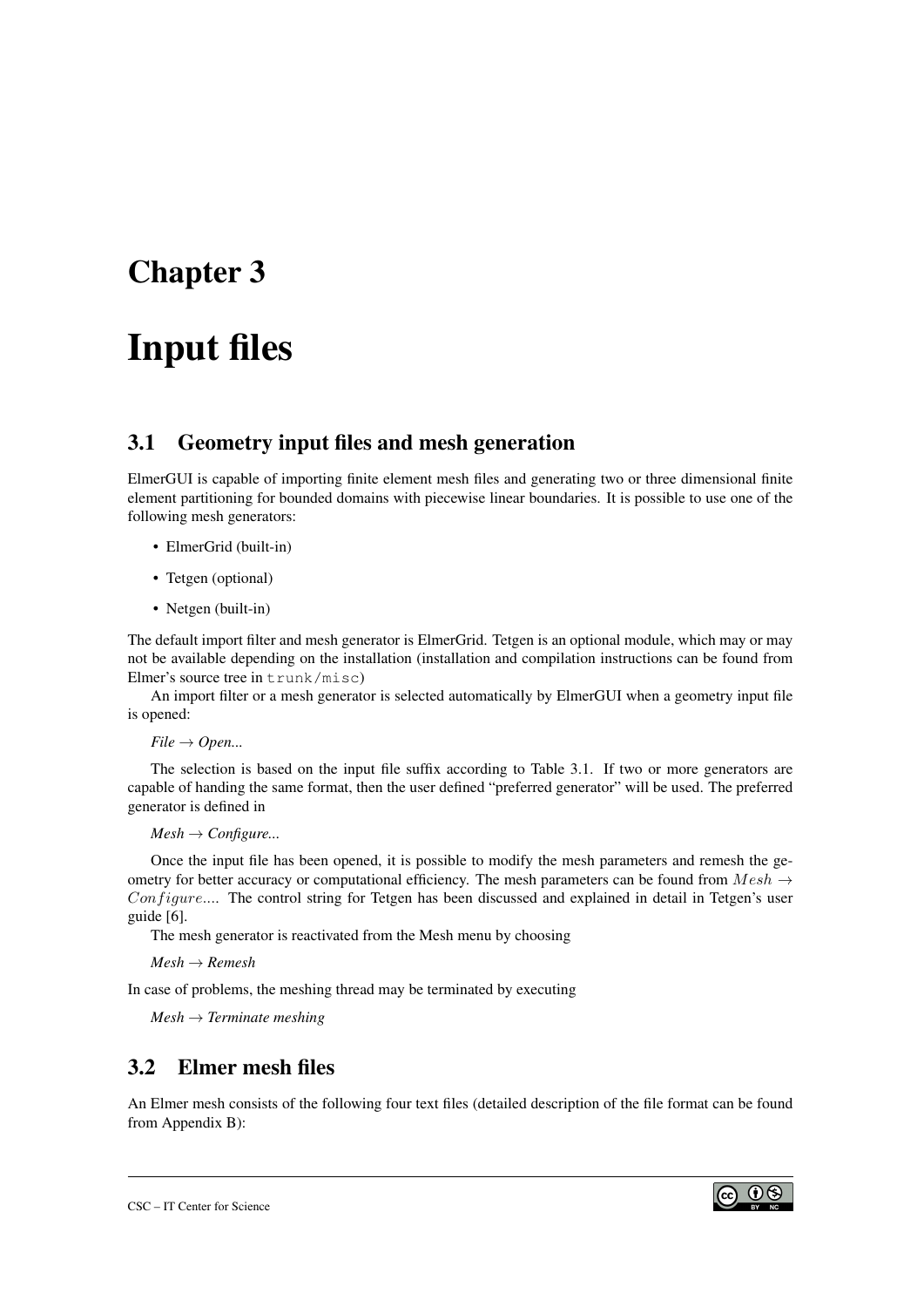<span id="page-7-1"></span>

| Suffix        | ElmerGrid | Tetgen | Netgen |
|---------------|-----------|--------|--------|
| <b>FDNEUT</b> | yes       | no     | no     |
| .grd          | yes       | no     | no     |
| .msh          | yes       | no     | no     |
| .mphtxt       | yes       | no     | no     |
| .off          | no        | yes    | no     |
| .ply          | no        | yes    | no     |
| .poly         | no        | yes    | no     |
| .smesh        | no        | yes    | no     |
| .stl          | no        | yes    | yes    |
| .unv          | no        | yes    | no     |
| .in2d         | no        | no     | yes    |

Table 3.1: Input files and capabilities of the mesh generators.

mesh.header mesh.nodes mesh.elements mesh.boundary

Elmer mesh files may be loaded and/or saved by opening the mesh directory from the File menu:

 $File \rightarrow Load$  *mesh...* 

and/or

*File* → *Save as...*

### <span id="page-7-0"></span>3.3 Project files

An ElmerGUI project consists of a project directory containing Elmer mesh files and an xml-formatted document egproject.xml describing the current state and settings. These files will be generated or updated when you save your project by choosing

*File* → *Save project*

This will save your project to the project directory you already specified. (If no project directory is specified yet, a window will appear to specify the project directory.) If you want to save your project in different directory, you can do that by choosing

 $File \rightarrow Save project as...$ 

Projects you already saved may be loaded by choosing

*File* → *Load project...*

or you can simply select one from

*File* → *Recent projects*

Note: Current version of ElmerGUI has a menu to start a new project

*File* → *New project...*

and by clicking the menu, a window will appear to specify project directory for the new project. You can also specify Elmer mesh directory or geometry input file you want to load for the project. Extra equation definition files can be also specified in the same window. This menu is just for convenience and previous style of workflow (i.e. open geometry input file, set conditions, then save project) still works.

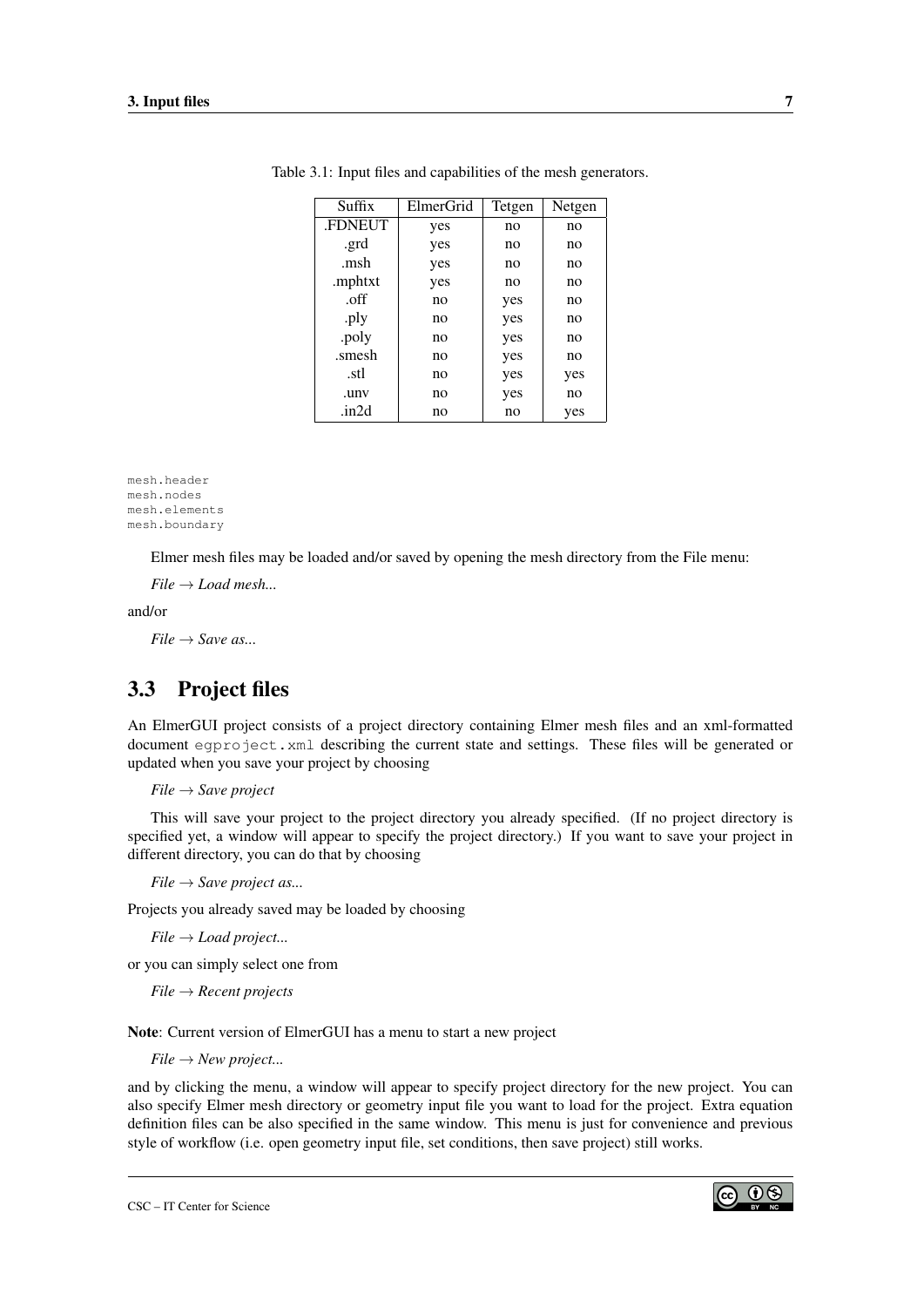The contents of a typical project directory are the following:

case.sif egproject.xml ELMERSOLVER\_STARTINFO mesh.boundary mesh.elements mesh.header mesh.nodes



 $\circ$  0  $\circ$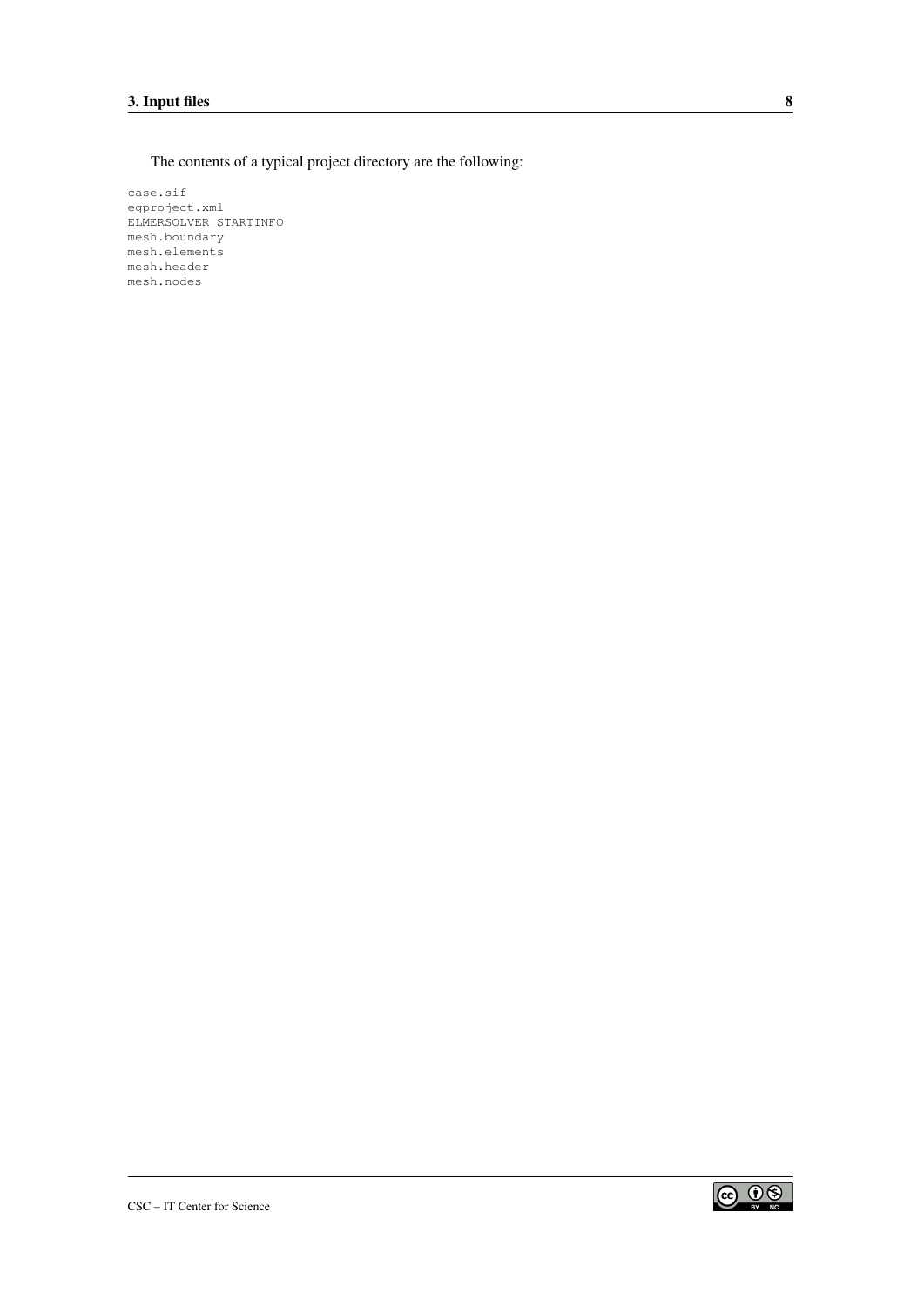# <span id="page-9-0"></span>Model definitions

### <span id="page-9-1"></span>4.1 Setup menu

The general setup menu can be found from

#### *Model* → *Setup...*

This menu defines the basic variables for the "Header", "Simulation", and "Constants" blocks for a solver input file. The contents of these blocks have been discussed in detail in the SolverManual of Elmer [\[1\]](#page-24-0).

| E Setup |                                   |                              |                          |              | ?     | × |  |
|---------|-----------------------------------|------------------------------|--------------------------|--------------|-------|---|--|
| Header  | V Check keywords warn             |                              |                          |              |       |   |  |
|         | MeshDB                            |                              | ı.                       |              |       |   |  |
|         | Include path<br>Results directory |                              |                          |              |       |   |  |
|         | Free text                         |                              |                          |              |       |   |  |
|         | Simulation                        |                              |                          |              |       |   |  |
|         | Max. output level                 | 15<br>$\mathbf{r}$           | Steady state max. iter 1 |              |       |   |  |
|         | Coordinate system                 | Cartesian<br>$\mathbf{r}$    | Timestepping method      | <b>BDF</b>   |       |   |  |
|         | Coordinate mapping   1 2 3        |                              | <b>BDF</b> order         | $\mathbf{1}$ | ÷     |   |  |
|         | Simulation type                   | Steady state<br>$\mathbf{v}$ | Timestep intervals       |              |       |   |  |
|         | Output intervals                  | $\mathbf{1}$                 | Timestep sizes           |              |       |   |  |
|         | Coordinate Scaling                |                              | Angular Frequency        |              |       |   |  |
|         | Solver input file                 | casesif                      | Post file                | case.vtu     |       |   |  |
|         | Free text                         |                              |                          |              |       |   |  |
|         | Constants                         |                              |                          |              |       |   |  |
| Gravity |                                   | $0 - 109.82$                 | Boltzmann                | 1.3807e-23   |       |   |  |
|         | Stefan Boltzmann                  | $5.67e - 08$                 | Unit charge 1.602e-19    |              |       |   |  |
|         | Vacuum permittivity 8.8542e-12    |                              |                          |              |       |   |  |
|         | Free text                         |                              |                          |              |       |   |  |
|         |                                   |                              |                          |              | Apply |   |  |

Figure 4.1: Setup Window.

### <span id="page-9-2"></span>4.2 Equation menu

The first "dynamical menu" constructed from the ElmerGUI definition files (see Appendix A) is

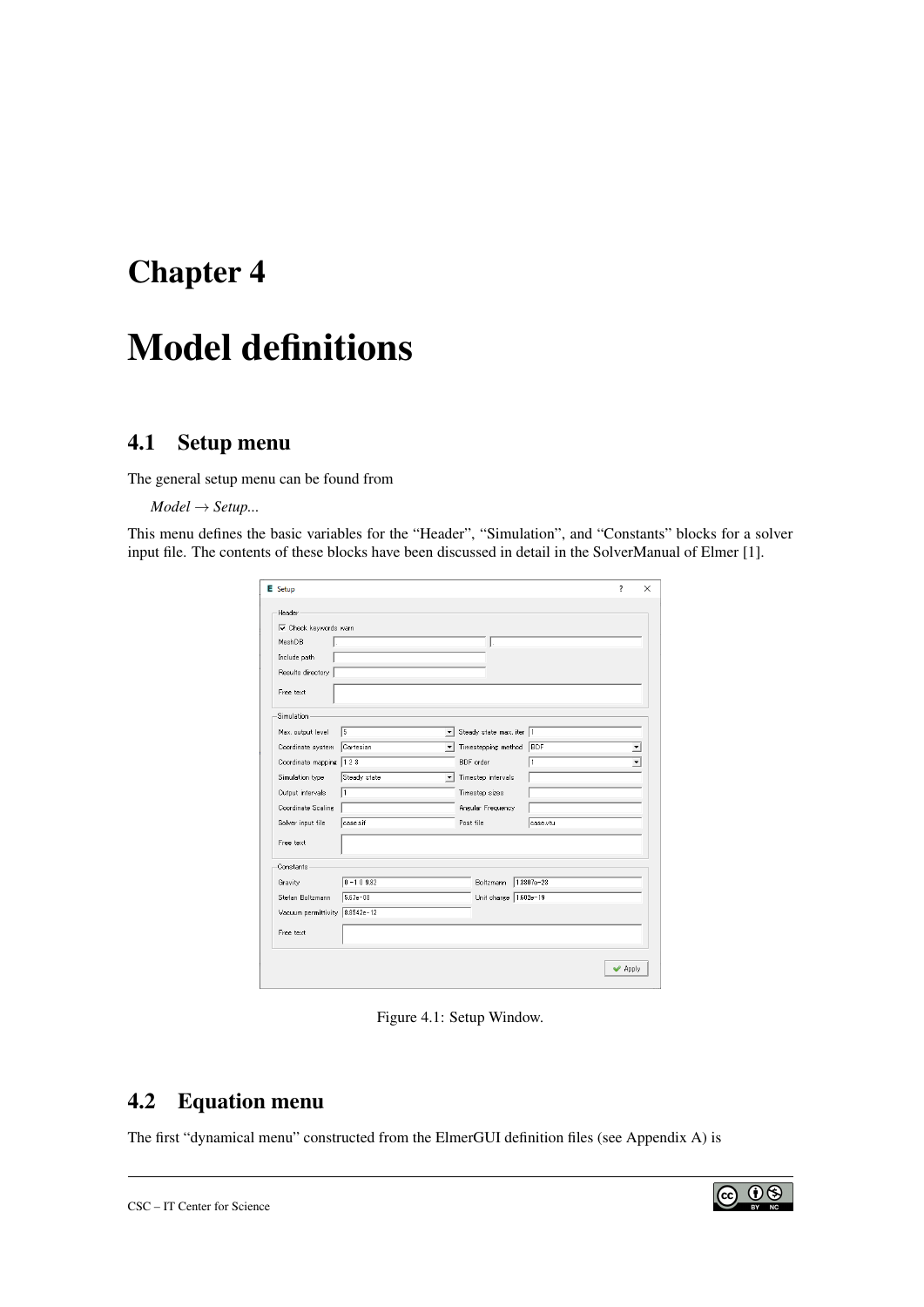#### *Model* → *Equation*

This menu defines the PDE-system to be solved as well as the numerical methods and parameters used in the solution. It will be used to generate the "Solver" blocks in a solver input file.

A PDE-system (a.k.a "Equation") is defined in a Equation Window which shows up by choosing

 $Model \rightarrow Equation \rightarrow Add...$ 

or clicking [Add...] label next to "Equation" item in Object Browser as shown in Figure [4.2.](#page-10-1)



<span id="page-10-1"></span>Figure 4.2: Adding a new Equation.

Once the PDE-system has been defined by activating the individual equations, the numerical methods and parameters can be selected and tuned in Solver Settings Window (Figure [4.3\)](#page-11-2) which appears by pressing the "Edit Solver Settings" button. The name of the PDE-system is defined in the line edit box with label "Name". After pressing the OK-button, the equation remains visible and editable under the Model menu. It is also possible to show and edit the Equation Window by double clicking the name of the equation under "Equation" item in Object Browser.

If some of checkboxes in "Apply to bodies" in the Equation Window are checked, this equation is applied to these bodies. Another way to apply a equation to a body without using Equation Window is by holding down the SHIFT-key while double clicking one of its surfaces (or simply double clicking the surface while "Set body properties" button in the toolbar is pressed down). As shown in Figure [4.4,](#page-12-1) a Body Property Editor will then appear, listing all possible attributes that can be apply to the selection. The Body Property Editor will show up also by double clicking the body name under "Body" item in the Object Browser.

#### <span id="page-10-0"></span>4.3 Material menu

The next menu is related to material and model parameters:

*Model* → *Material*

This menu will be used to generate the "Material" blocks in a solver input file. In order to define a material parameter set and apply it to bodies, choose

 $Model \rightarrow Material \rightarrow Add...$ 

or clicking [Add...] label next to "Material" item in Object Browser. This will open a Material Window (Figure [4.5\)](#page-13-0).

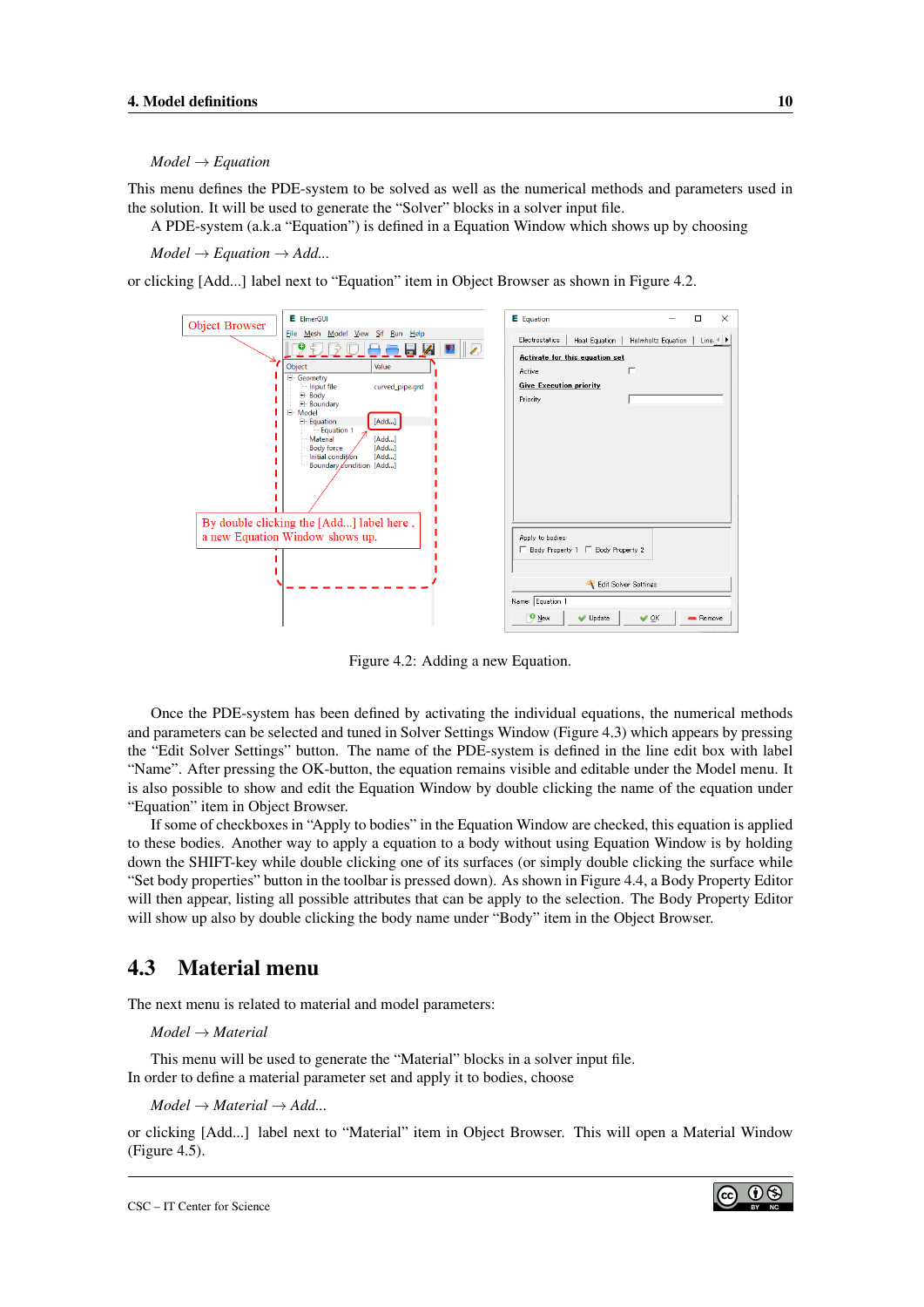| E Solver control for Electrostatics                                                                                                                                                                                                                                               | ? | $\times$                           |
|-----------------------------------------------------------------------------------------------------------------------------------------------------------------------------------------------------------------------------------------------------------------------------------|---|------------------------------------|
| Linear system<br>Parallel  <br>Solver specific options   General   Steady state  <br>Nonlinear system<br>Method<br>Direct<br>Banded<br>C<br>$\blacktriangledown$<br>BiCGStab<br>Iterative<br>$\sqrt{6}$<br>$\blacktriangledown$<br>Multierid<br>Jacobi<br>$\subset$               |   | $Ad \parallel \blacktriangleright$ |
| Control-<br>500<br>Max. iterations<br>Convergence tol. 1.0e-10<br>ILU0<br>Preconditioning<br>$\mathbf{v}$<br><b>ILUT</b> tolerance<br>$1.0e-3$<br>10<br>Residual output<br>Prec. recompute<br>$\mathbf{11}$<br>BiCGStabl order 2<br>$\Box$ Abort if the solution did not converge |   |                                    |
|                                                                                                                                                                                                                                                                                   |   | Apply                              |

<span id="page-11-2"></span>Figure 4.3: Solver Settings Window.

Again, it is possible to apply the material to a body by holding down the SHIFT-key while double clicking one of its surfaces (or simply double clicking the surface while "Set body properties" button in the toolbar is pressed down). A Body Property Editor will then appear, listing all possible attributes that can be apply to the selection. The Body Property Editor will show up also by double clicking the body name under "Body" item in the Object Browser.

Note: The value of density should always be defined in the "General" tab. This field should never be left undefined.

Note: If you set focus in a line edit box of a dynamical menu and press Enter, a small text edit dialog will pop up. This allows the input of more complicated expressions than just constants. As an example, go to *Model* → *Material* and choose *Add...* Place the cursor in the "Heat conductivity" line edit box of "Heat equation" and press Enter. You can then define the heat conductivity as a function of temperature as a piecewise linear function. An example is show in Figure [4.6.](#page-13-1) In this case, the heat conductivity gets value 10 if the temperature is less than 273 degrees. It then rises from 10 to 20 between 273 and 373 degrees, and remains constant 20 above 373 degrees.

If the user presses SHIFT and F1, a tooltip for the active widget will be displayed as shown in Figure [4.7.](#page-14-0)

#### <span id="page-11-0"></span>4.4 Body force menu

The next menu in the list is

*Model* → *Body force*

This menu is used to construct the "Body force" blocks in a solver input file. Again, choose

 $Model \rightarrow Body$  *force*  $\rightarrow Add...$ 

to define a set of body forces and apply it to the bodies. It is also possible to click [Add...] label next to "Body force" item in Object Browser. This will open a Body Force Window (Figure [4.8\)](#page-14-1).

#### <span id="page-11-1"></span>4.5 Initial condition menu

The last menu related to body properties is

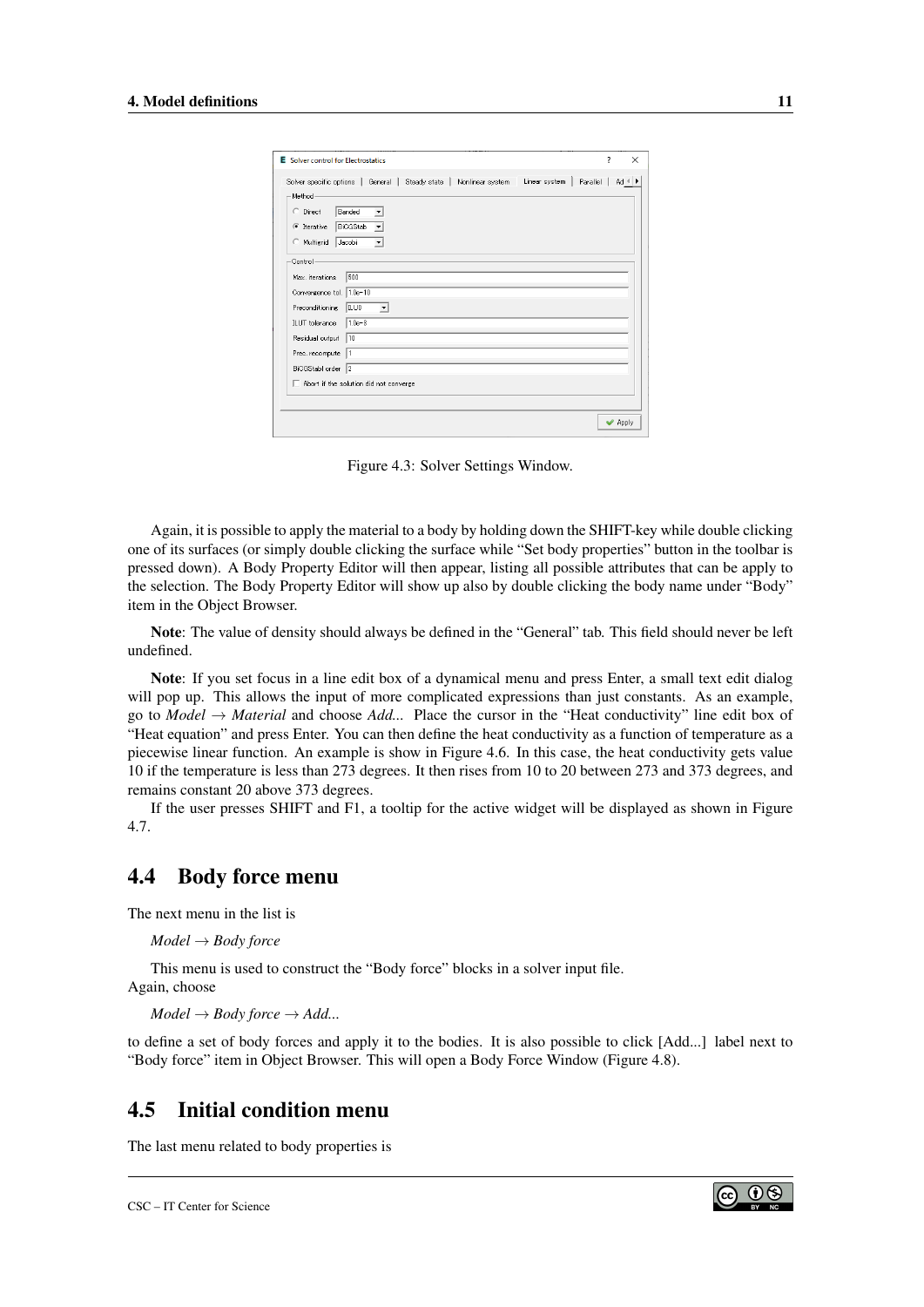|                                                                                                                                                                                                           | E ElmerGUI - C:¥b¥Elmer8.4n¥ElmerTutorialFilesGUI¥ThermalFlowInCurvedPipe              |                          |                 |                                                                                          |   | × |
|-----------------------------------------------------------------------------------------------------------------------------------------------------------------------------------------------------------|----------------------------------------------------------------------------------------|--------------------------|-----------------|------------------------------------------------------------------------------------------|---|---|
| File Mesh Model View Sif Run Help                                                                                                                                                                         |                                                                                        |                          |                 |                                                                                          |   |   |
| Θ                                                                                                                                                                                                         |                                                                                        |                          |                 |                                                                                          | S |   |
| Object                                                                                                                                                                                                    | Value                                                                                  |                          |                 |                                                                                          |   |   |
| Geometry<br>Input file<br>$\Box$ Body                                                                                                                                                                     | curved_pipe.q                                                                          |                          |                 |                                                                                          |   |   |
| Body Property 1<br>Equation                                                                                                                                                                               | Body 1 in sif<br><b>Heat and Flow</b>                                                  |                          |                 |                                                                                          |   |   |
| - Material<br><b>Body Property</b><br>Ξ.                                                                                                                                                                  | E Properties for body 1                                                                |                          |                 | ?<br>×                                                                                   |   |   |
| Equation<br>- Material<br><b>E</b> -Boundary<br>Boundary 1<br><b>Boundary 2</b><br><b>Boundary 3</b><br>Boundary 4<br><b>Boundary 5</b><br>Boundary 6<br>E Model<br><b>E</b> -Equation<br>- Heat and Flow | Properties<br>Heat and Flow<br>Equation<br>Material<br>Body force<br>Initial condition | Water (room temperature) |                 | $\overline{\phantom{a}}$<br>$\overline{ }$<br>$\overline{ }$<br>$\overline{\phantom{a}}$ |   |   |
| <b>Just Heat</b><br>- Equation 1<br><b>Material</b><br>- Water (room temperature)<br>Iron (generic)<br>Body force<br>$\blacktriangleleft$                                                                 | Name Body Property 1<br>[Add]                                                          |                          | <b>√</b> Update | <b>3</b> Cancel                                                                          |   |   |
| Selected surface 3                                                                                                                                                                                        |                                                                                        |                          |                 |                                                                                          |   |   |

<span id="page-12-1"></span>Figure 4.4: Body Property Editor is activated by holding down the SHIFT key while double clicking a surface.

*Model* → *Initial condition*

Once again, choose

 $Model \rightarrow Initial condition \rightarrow Add...$ 

to define a set of initial conditions and apply it to the bodies. It is also possible to click [Add...] label next to "Initial condition" item in Object Browser. This will open an Initial Condition Window (Figure [4.9\)](#page-15-0).

This menu is used to construct the "Initial condition" blocks in a solver input file.

#### <span id="page-12-0"></span>4.6 Boundary condition menu

Finally, there is a menu entry for setting up the boundary conditions:

*Model* → *Boundary condition*

Choose

```
Model \rightarrow Boundary condition \rightarrow Add...
```
to define a set of boundary conditions and apply them to boundaries. It is also possible to click [Add...] label next to "Boundary condition" item in Object Browser. This will open a Boundary Condition Window (Figure [4.10\)](#page-15-1).

It is possible to apply a boundary condition to a boundary by holding down the Alt or AltGr-key while double clicking a surface or edge. (or simply double clicking the surface or edge while "Set boundary" properties" button in the toolbar is pressed down). As shown in Figure [4.11,](#page-16-0) a Boundary Property Editor will appear, listing all possible conditions that can be applyed to the selection. The Boundary Property Editor will show up also by double clicking the boundary name under "Boundary" item in the Object Browser.

Choose a condition from the combo box and finally press Ok.

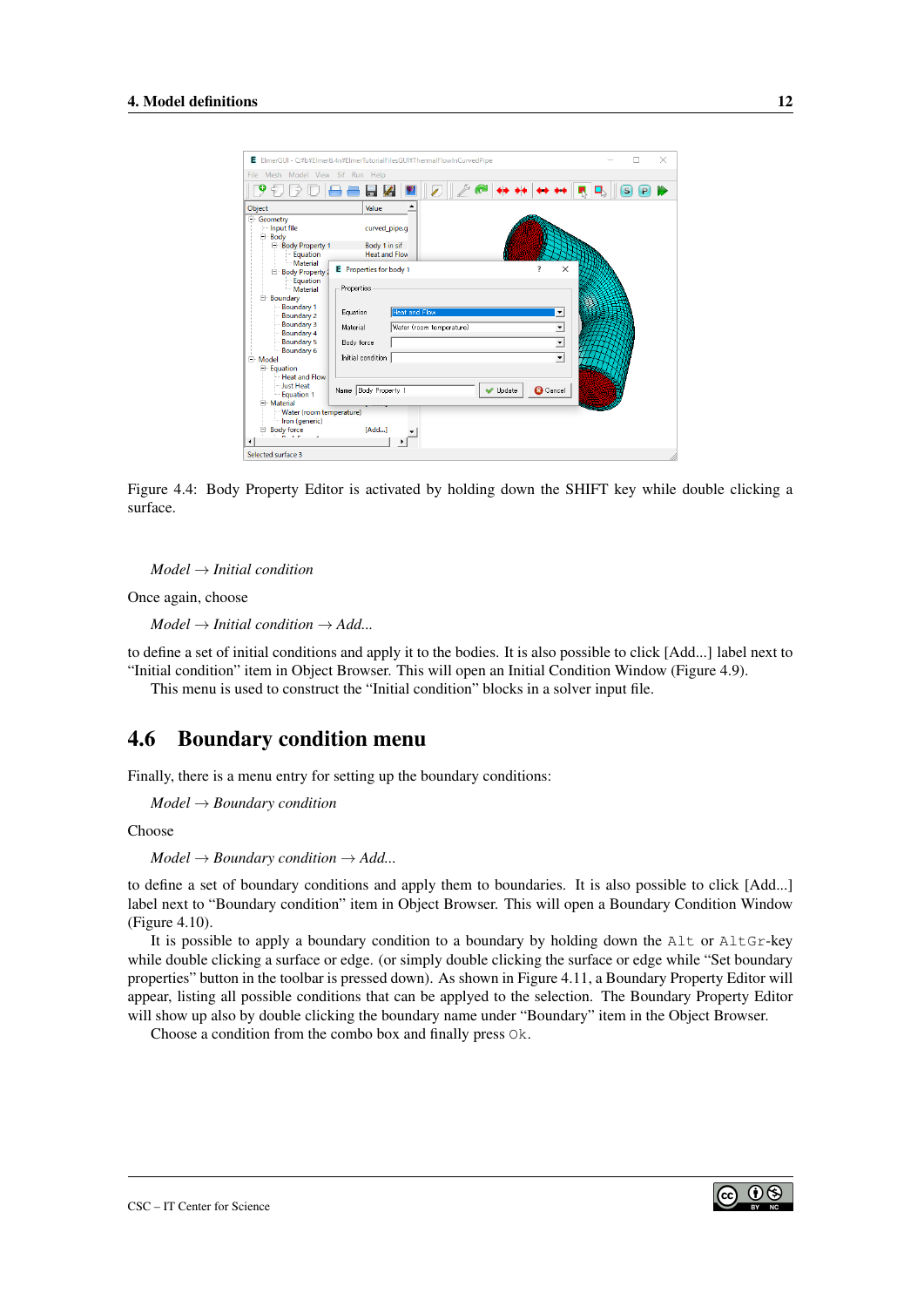| <b>E</b> Material                                         |                  |  | LΙ              | × |  |  |  |
|-----------------------------------------------------------|------------------|--|-----------------|---|--|--|--|
| General I<br>Electrostatics                               | Heat Equation    |  | Helmholtz Equat |   |  |  |  |
| <b>Properties</b>                                         |                  |  |                 |   |  |  |  |
| <b>Heat Conductivity</b>                                  | 80.2             |  |                 |   |  |  |  |
| Heat Conductivity Model                                   | None             |  |                 |   |  |  |  |
| Emissivity                                                |                  |  |                 |   |  |  |  |
| Turbulent Prandtl Number 10.85                            |                  |  |                 |   |  |  |  |
| Enthalpy                                                  |                  |  |                 |   |  |  |  |
| Specific Enthalpy                                         |                  |  |                 |   |  |  |  |
| Pressure Coefficient                                      |                  |  |                 |   |  |  |  |
|                                                           |                  |  |                 |   |  |  |  |
| Apply to bodies:<br>□ Body Property 1   ○ Body Property 2 |                  |  |                 |   |  |  |  |
|                                                           | Material library |  |                 |   |  |  |  |
|                                                           |                  |  |                 |   |  |  |  |
| Name: Iron (generic)                                      |                  |  |                 |   |  |  |  |

<span id="page-13-0"></span>Figure 4.5: Material Window.

| <b>E</b> Material                                      |                      |                 | × |
|--------------------------------------------------------|----------------------|-----------------|---|
| Electrostatics<br>General<br>ı                         | <b>Heat Equation</b> | Helmholtz Equat |   |
| <b>Properties</b>                                      |                      |                 |   |
| <b>Heat Conductivity</b>                               | 80.2                 |                 |   |
| Heat O<br>E /Heat Equation/M<br>Emissi                 |                      | ×               |   |
| /Heat Equation/Material/Heat Conductivity/1<br>Turbule |                      |                 |   |
| Variable Temperature<br>Enthald<br>Real                |                      |                 |   |
| 0.0 10.0<br>Specifi<br>273.0 10.0                      |                      |                 |   |
| 373.0 20.0<br>Pressul<br>500.0 20.0                    |                      |                 |   |
| End<br>Free t                                          |                      |                 |   |
|                                                        |                      |                 |   |
|                                                        |                      |                 |   |
|                                                        |                      |                 |   |
| Apply t                                                | Close                |                 |   |
| $\Gamma$ Bod                                           |                      |                 |   |
|                                                        |                      |                 |   |
|                                                        | Material library     |                 |   |
| Name: Tron (generic)                                   |                      |                 |   |
| $\bullet$ New<br>Update                                | OK                   | Remove          |   |

<span id="page-13-1"></span>Figure 4.6: Text edit extension of a line edit box is activated by pressing Enter.

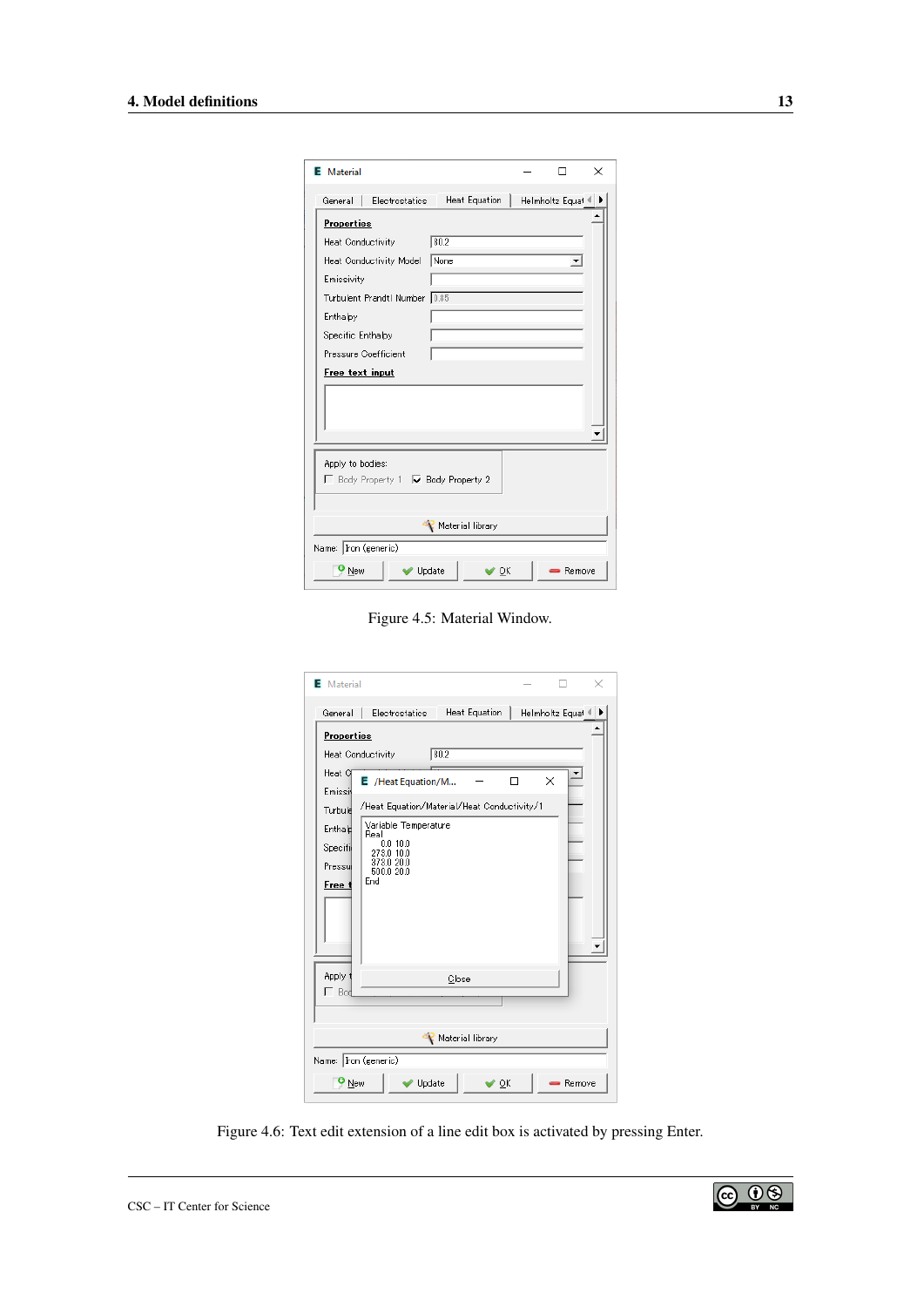| <b>E</b> Material                                 |                                                                                                                                                                                                                          |  |                   | $\times$ |
|---------------------------------------------------|--------------------------------------------------------------------------------------------------------------------------------------------------------------------------------------------------------------------------|--|-------------------|----------|
| General                                           | Electrostatics   Heat Equation                                                                                                                                                                                           |  | Helmholtz Equat 4 |          |
| <b>Properties</b>                                 |                                                                                                                                                                                                                          |  |                   |          |
| Density                                           | 7870.0                                                                                                                                                                                                                   |  |                   |          |
| <b>Heat Capacity</b>                              | 449.0                                                                                                                                                                                                                    |  |                   |          |
| Specific Heat Ratio                               |                                                                                                                                                                                                                          |  |                   |          |
| Reference Tem<br>Reference Pres<br>Heat expansion | The ratio of specific heats (in constant pressure versus in<br>constant volume) may be given with this keyword. The<br>default value of this setting is 5/3, which is the<br>appropriate value for monoatomic ideal gas. |  |                   |          |
|                                                   |                                                                                                                                                                                                                          |  |                   |          |
|                                                   |                                                                                                                                                                                                                          |  |                   |          |
| Apply to bodies:                                  | □ Body Property 1 □ Body Property 2                                                                                                                                                                                      |  |                   |          |
|                                                   | Material library                                                                                                                                                                                                         |  |                   |          |
| Name: Iron (generic)                              |                                                                                                                                                                                                                          |  |                   |          |

<span id="page-14-0"></span>Figure 4.7: Tooltips are shown by holding down the SHIFT and F1 keys.

| <b>E</b> BodyForce          |                                      |              |                                 |                 | × |
|-----------------------------|--------------------------------------|--------------|---------------------------------|-----------------|---|
| <b>Electrostatics</b>       | Heat Equation                        |              | Helmholtz Equation   Line 4   > |                 |   |
| <b>Volume sources</b>       |                                      |              |                                 |                 |   |
| <b>Heat Source</b>          |                                      | 0.01         |                                 |                 |   |
| <b>Integral Heat Source</b> |                                      |              |                                 |                 |   |
| Smart Heater Control        |                                      |              |                                 |                 |   |
| <b>Friction Heat</b>        |                                      |              |                                 |                 |   |
| Joule Heat                  |                                      |              |                                 |                 |   |
|                             | <b>Bodywise Dirichlet Conditions</b> |              |                                 |                 |   |
| Temperature                 |                                      |              |                                 |                 |   |
| Temperature Condition       |                                      |              |                                 |                 |   |
| Perfusion                   |                                      |              |                                 |                 |   |
| Perfusion Rate              |                                      |              |                                 |                 |   |
| Free text input             |                                      |              |                                 |                 |   |
| Apply to bodies:            | □ Body Property 1 □ Body Property 2  |              |                                 |                 |   |
| Name: BodyForce 1           |                                      |              |                                 |                 |   |
| <b>D</b> New                | Add                                  | $\bullet$ OK |                                 | <b>3</b> Cancel |   |

<span id="page-14-1"></span>Figure 4.8: Body Force Window.

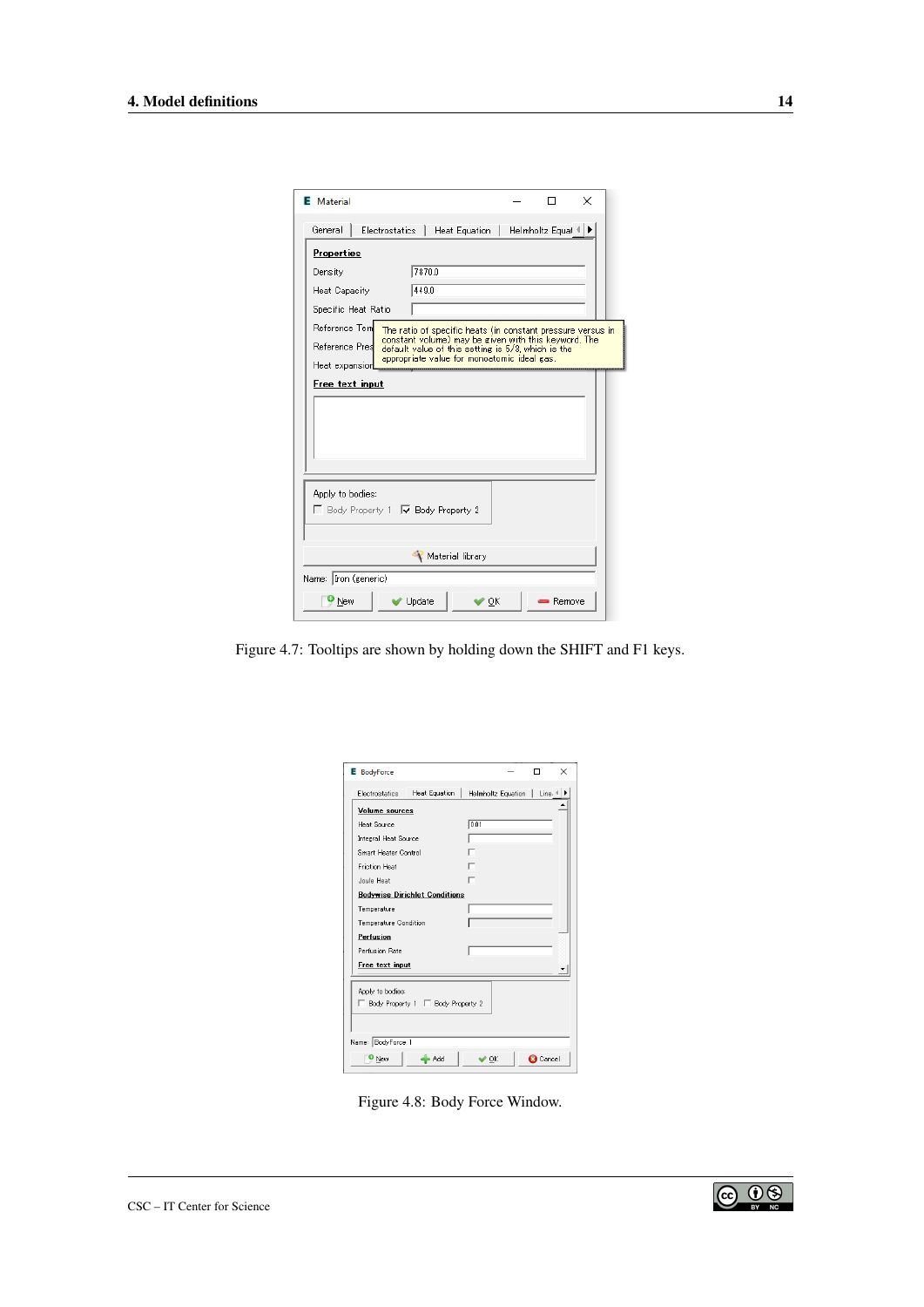| E InitialCondition            |                                     |               | п                 | × |
|-------------------------------|-------------------------------------|---------------|-------------------|---|
| hear elasticity   Mesh Update |                                     | Navier-Stokes | K-Epsilon   ◀   ▶ |   |
| Variables                     |                                     |               |                   |   |
| Velocity 1                    |                                     |               |                   |   |
| Velocity 2                    |                                     |               |                   |   |
| Velocity 3                    |                                     |               |                   |   |
| Pressure                      |                                     |               |                   |   |
| Free text input               |                                     |               |                   |   |
|                               |                                     |               |                   |   |
|                               |                                     |               |                   |   |
|                               |                                     |               |                   |   |
|                               |                                     |               |                   |   |
|                               |                                     |               |                   |   |
|                               |                                     |               |                   |   |
|                               |                                     |               |                   |   |
| Apply to bodies:              |                                     |               |                   |   |
|                               | □ Body Property 1 □ Body Property 2 |               |                   |   |
|                               |                                     |               |                   |   |
|                               |                                     |               |                   |   |
| Name: InitialCondition 1      |                                     |               |                   |   |
| <b>O</b> New                  | $ightharpoonup$ Add                 | $\vee$ OK     | <b>C</b> Cancel   |   |
|                               |                                     |               |                   |   |

<span id="page-15-0"></span>Figure 4.9: Initial Condition Window.

| E BoundaryCondition         |                                         |      |                             | × |
|-----------------------------|-----------------------------------------|------|-----------------------------|---|
| Mesh Update                 | Navier-Stokes                           |      | SaveScalars   K-Epsilon   4 |   |
|                             | Normal-Tangential Coordinate System     |      |                             |   |
|                             | Use normal-tangential coordinate system | п    |                             |   |
| Change of variables         |                                         | ᢑ    |                             |   |
| <b>Dirichlet Conditions</b> |                                         |      |                             |   |
| Noslip wall BC              |                                         | ঢ়   |                             |   |
| Velocity 1                  |                                         |      |                             |   |
| Velocity 2                  |                                         |      |                             |   |
| Velocity 3                  |                                         |      |                             |   |
| Velocity 1 Condition        |                                         |      |                             |   |
| Velocity 2 Condition        |                                         |      |                             |   |
| Velocity 3 Condition        |                                         |      |                             |   |
|                             | <b>Traction boundary conditions</b>     |      |                             |   |
| Apply to boundaries:        |                                         |      |                             |   |
|                             | □ Boundary 1 v Boundary 2               |      |                             |   |
|                             | □ Boundary 3 □ Boundary 4               |      |                             |   |
|                             | E. Boundary 5 E. Boundary 6             |      |                             |   |
| Name: NoSlip                |                                         |      |                             |   |
| $\mathbf{v}_{\text{New}}$   | Update                                  | ∥ OK | - Remove                    |   |

<span id="page-15-1"></span>Figure 4.10: Boundary Condition Window.

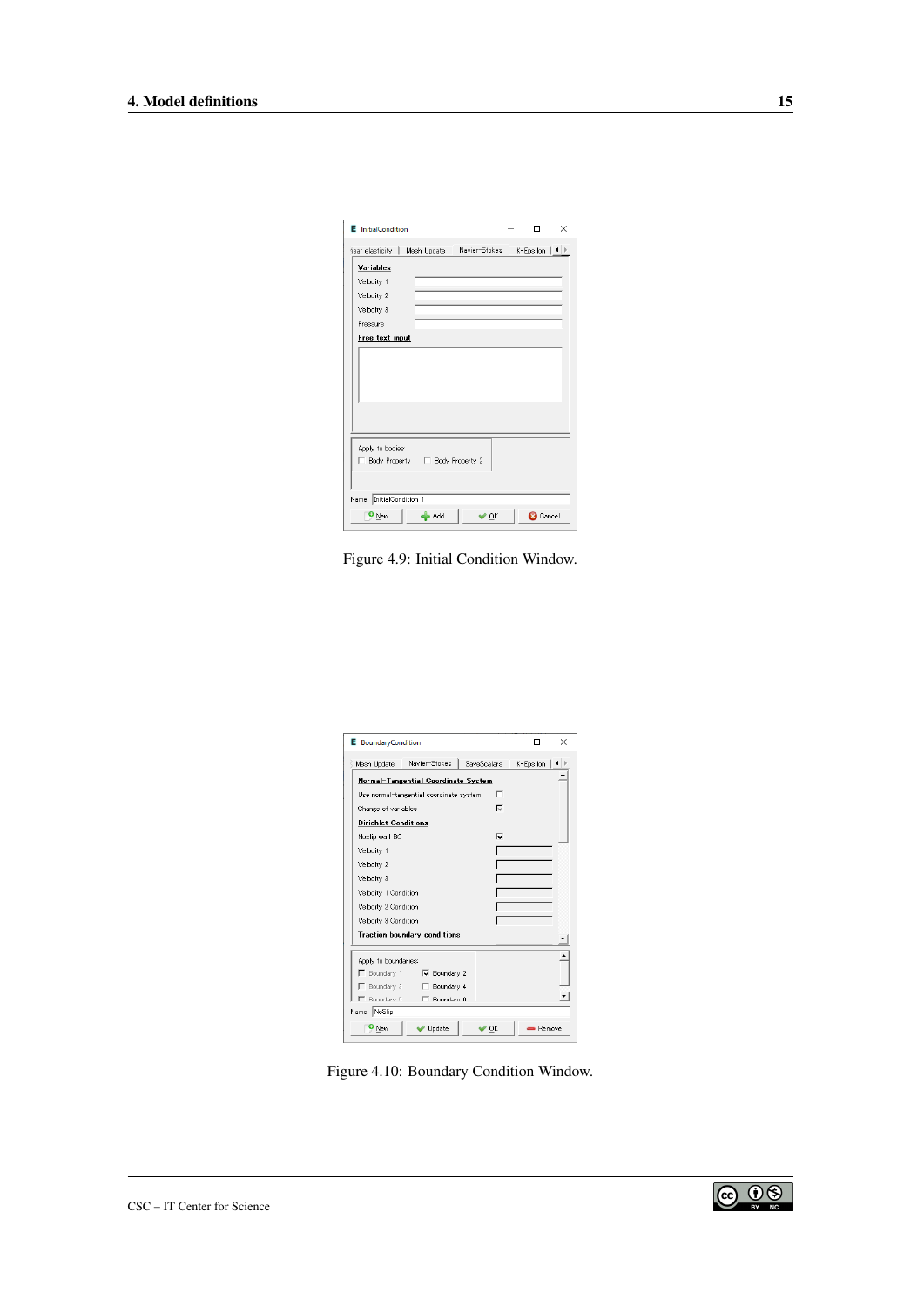

<span id="page-16-0"></span>Figure 4.11: Boundary Property Editor activated by holding down the AltGr key while double clicking a surface.

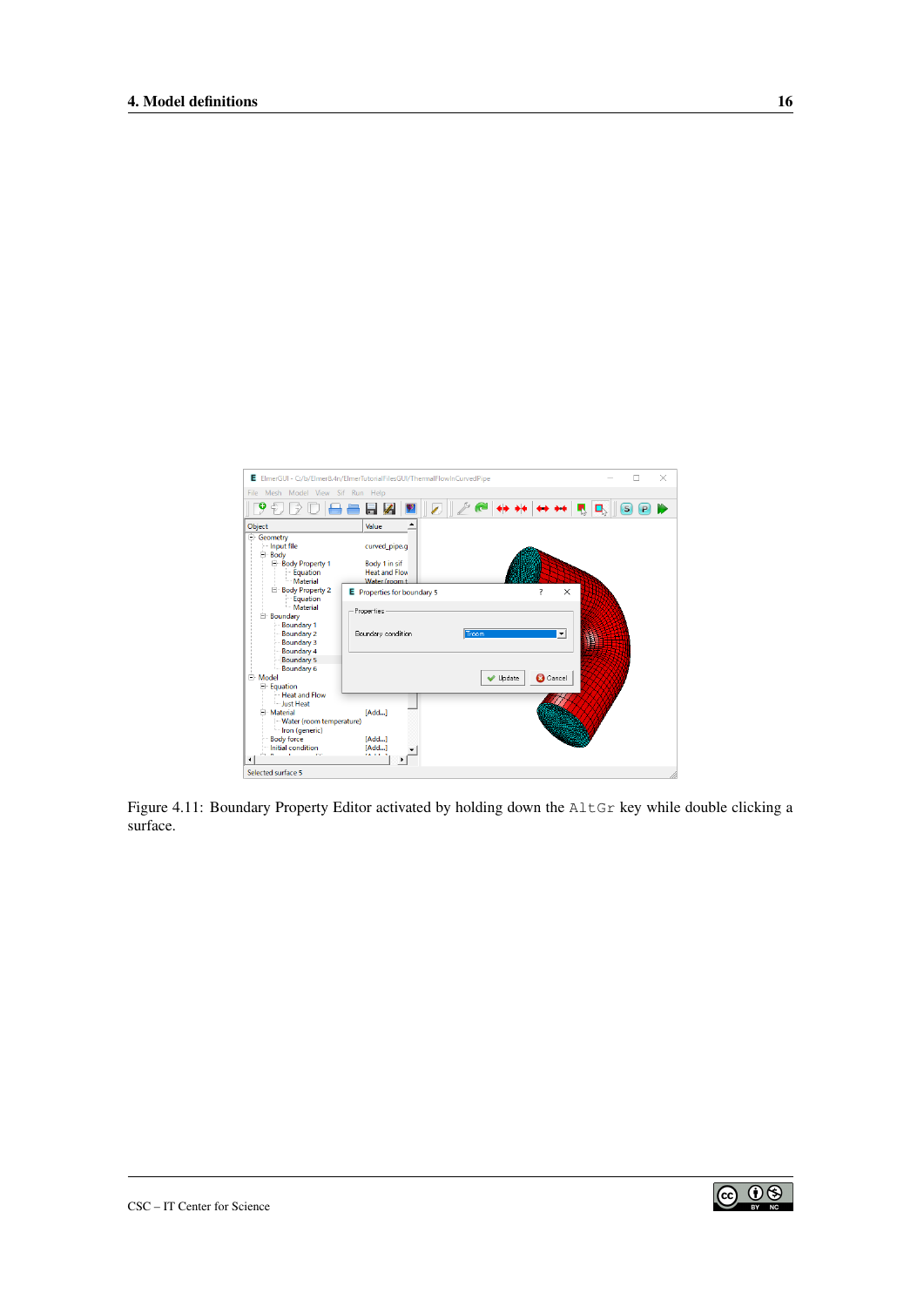## <span id="page-17-0"></span>Utility functions

#### <span id="page-17-1"></span>5.1 Boundary division and unification

Some of the input file formats listed in Table [3.1](#page-7-1) are not perhaps so well suited for FE-calculations, even though widely used. The .stl format (stereo lithography format), for example, is by definition unable to distinguish between different boundary parts with different attributes. Moreover, the format approximates the boundary by disconnected triangles that do not fulfill the usual FE-compatibility conditions.

In order to deal with formats like .stl, ElmerGUI provides a minimal set of tools for boundary division and unification. The division is based on "sharp edge detection". An edge between two boundary elements is considered sharp, if the angle between the normals exceeds a certain value (20 degrees by default). The sharp edges are then used as a mortar to divide the surface into parts. The user may perform a sharp edge detection and boundary division from the Mesh menu by choosing

*Mesh* → *Divide surface...*

In 2D the corresponding operation is

 $Mesh \rightarrow Divide \ edge...$ 

The resulting parts are enumerated starting from the first free index.

Sometimes, the above process produces far too many distinct parts, which eventually need to be (re)unified. This can be done by selecting a group of surfaces by holding down the CTRL-key while double clicking the surfaces and choosing

*Mesh* → *Unify surface...*

The same operation in 2D is

 $Mesh \rightarrow Unify \ edge...$ 

The result will inherit the smallest index from the selected group. The sharp edges that do not belong to a closed loop may be removed by

*Mesh* → *Clean up*

This operation has no effect on the boundary division, but sometimes it makes the result look better.

### <span id="page-17-2"></span>5.2 Saving pictures

The model drawn on the display area may be scanned into a 24-bit RGB image and saved in several picture file formats:

 $File \rightarrow Save$  *picture as...* 

The function supports .bmp, .jpg, .png, .pbm, .pgm, and .ppm file extensions.

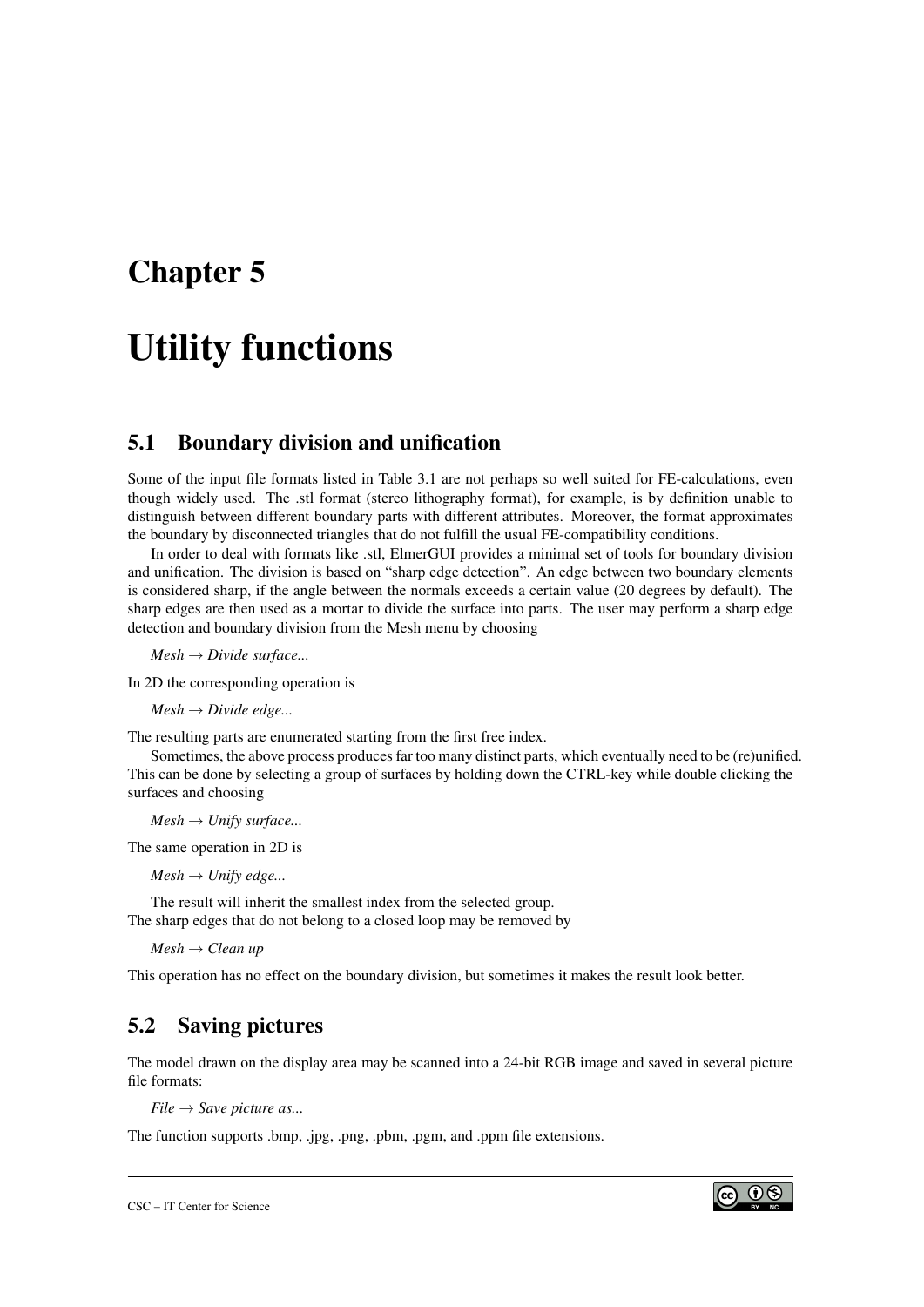### <span id="page-18-0"></span>5.3 View menu

The View menu provides several utility functions for controlling the visual behavior of ElmerGUI. The function names should be more or less self explanatory.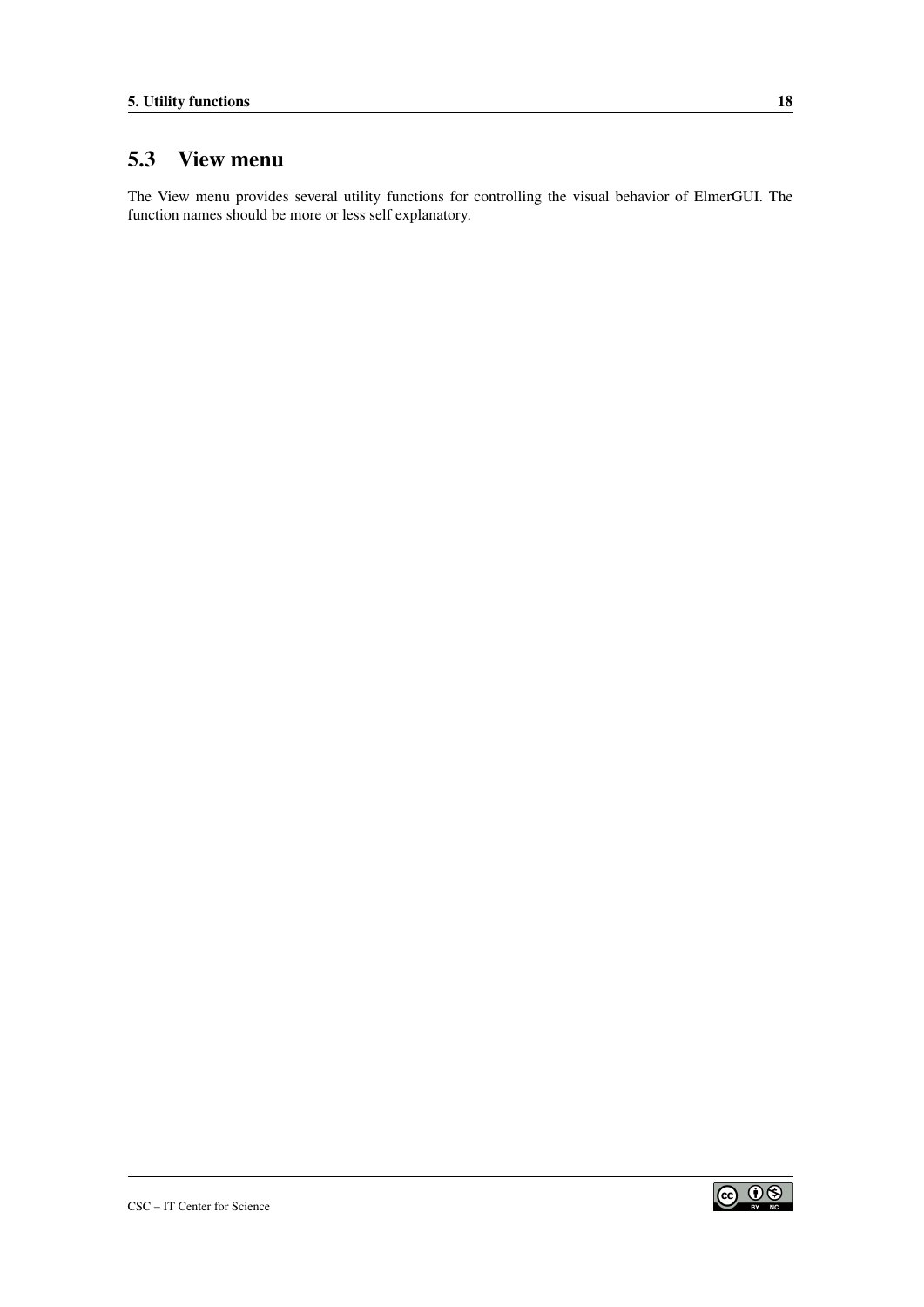# <span id="page-19-0"></span>Solver input files

The contents of the Model menu are passed to the solver in the form of a solver input file. A solver input file is generated by choosing

*Sif* → *Generate*

The contents of the file are editable in Solver Input File Window which shows up by choosing

 $Sif \rightarrow Edit...$ 

As shown in Figure [6.1,](#page-19-1) two types of syntax highlighting are available in Solver Input File Window from the menu on it:

*Preference* → *Syntax highlighting*

Font can be also changed by

*Preference* → *Font*



Figure 6.1: Syntax highlighting in Solver Input File Window

The new sif file needs to be saved before it becomes active. The recommended method is

<span id="page-19-1"></span>*File* → *Save project*

In this way, also the current mesh and project files get saved in the same directory, avoiding possible inconsistencies later on.

Note: The previous versions of ElmerGUI automatically generated (i.e. overwrote) solver input file when saving or loading the project or mesh and it was inconvenient when manually modifying solver input file. Current version of ElmerGUI does not generate solver input file automatically when saving/loading project

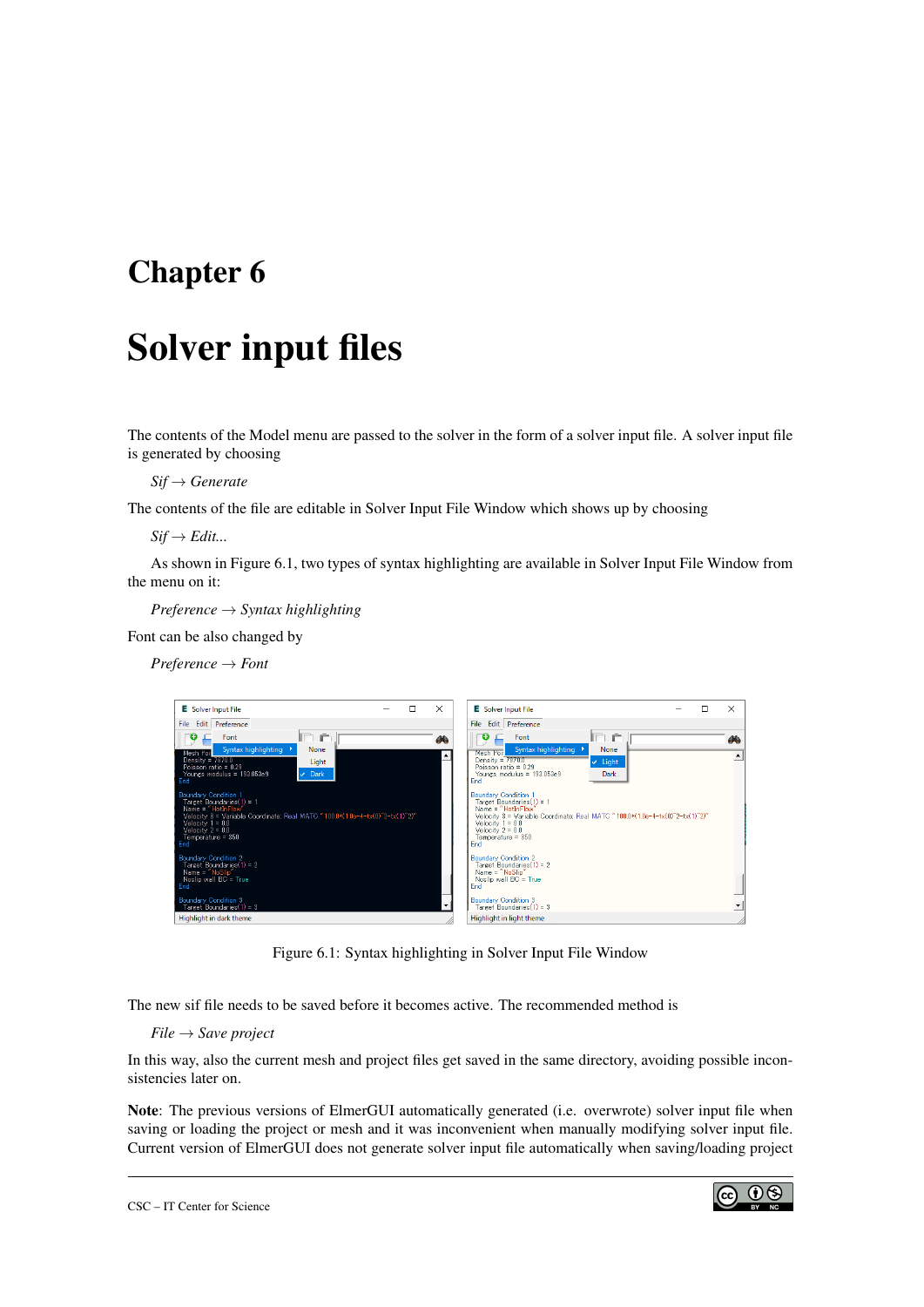or mesh.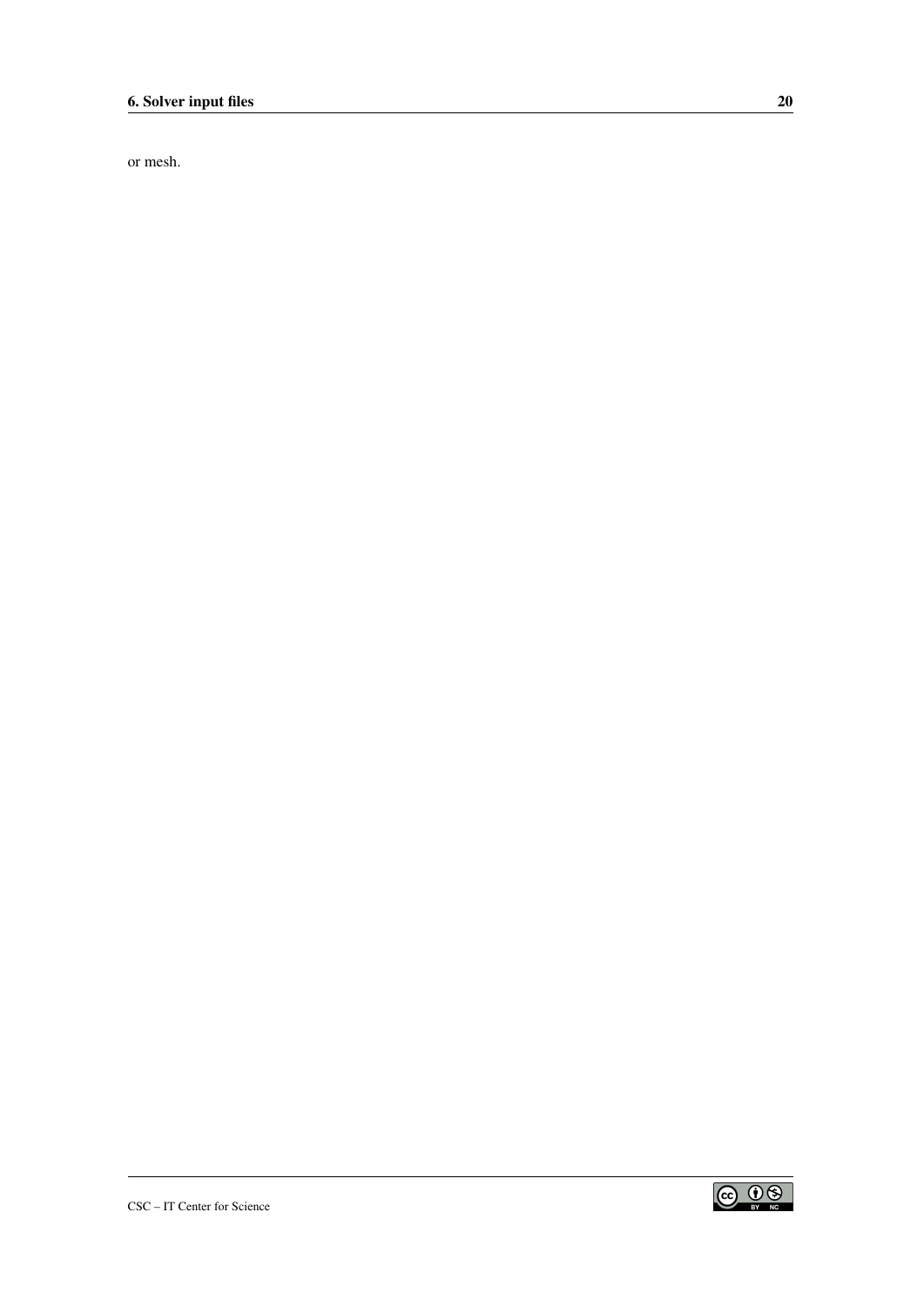## <span id="page-21-0"></span>Solution and post processing

### <span id="page-21-1"></span>7.1 Running the solver

Once the solver input file has been generated and the project has been saved, it is possible to actually solve the problem:

*Run* → *Start solver*

This will launch either a single process for ElmerSolver (scalar solution) or multiple MPI-processes for ElmerSolver\_mpi (parallel solution) depending on the definitions in

 $Run \rightarrow Parallel$  *settings...* 

| E Parallel settings                                                 |                | 7             | $\times$ |
|---------------------------------------------------------------------|----------------|---------------|----------|
| General settings                                                    |                |               |          |
| $\overline{\mathsf{v}}$ Use parallel solver<br>Number of processes: | $\overline{2}$ |               |          |
| System command to launch the parallel solver                        |                |               |          |
| Executable: C:/Program Files/MPICH2/bin/mpiexec.exe                 |                | <b>Browse</b> |          |
| Arguments: only %n -genvlist PATH,ELMER HOME ElmerSolver mpiexe     |                |               |          |
| System commands for domain decomposition                            |                |               |          |
| Divide: ElmerGrid 2 2 %msh -metis %n                                |                |               |          |
| Merge: ElmerGrid 15 3 %ep -partjoin %n                              |                |               |          |
| $\Box$ Skip mesh partitioning                                       |                |               |          |
| Legend                                                              |                |               |          |
| % is the number of processes (spinbox above)                        |                |               |          |
| %msh is the mesh directory (File -> Load/Save)                      |                |               |          |
| Xep is the post file name (Model -> Setup)                          |                |               |          |
| <b>Defaults</b>                                                     |                |               | Accept   |

<span id="page-21-2"></span>Figure 7.1: Parallel Settings Window.

As shown in Figure [7.1,](#page-21-2) the parallel menu has three group boxes. Usually, the user is supposed to touch only the "General settings" group and select the number of processes to execute. The two remaining groups deal with system commands to launch MPI-processes and external tools for domain decomposition. The parallel menu is greyed out if ElmerSolver\_mpi is not present at start-up.

When the solver is running, there is a log window and a convergence monitor from which the iteration may be followed. In case of divergence or other troubles, the solver may be terminated by choosing

*Run* → *Kill solver*

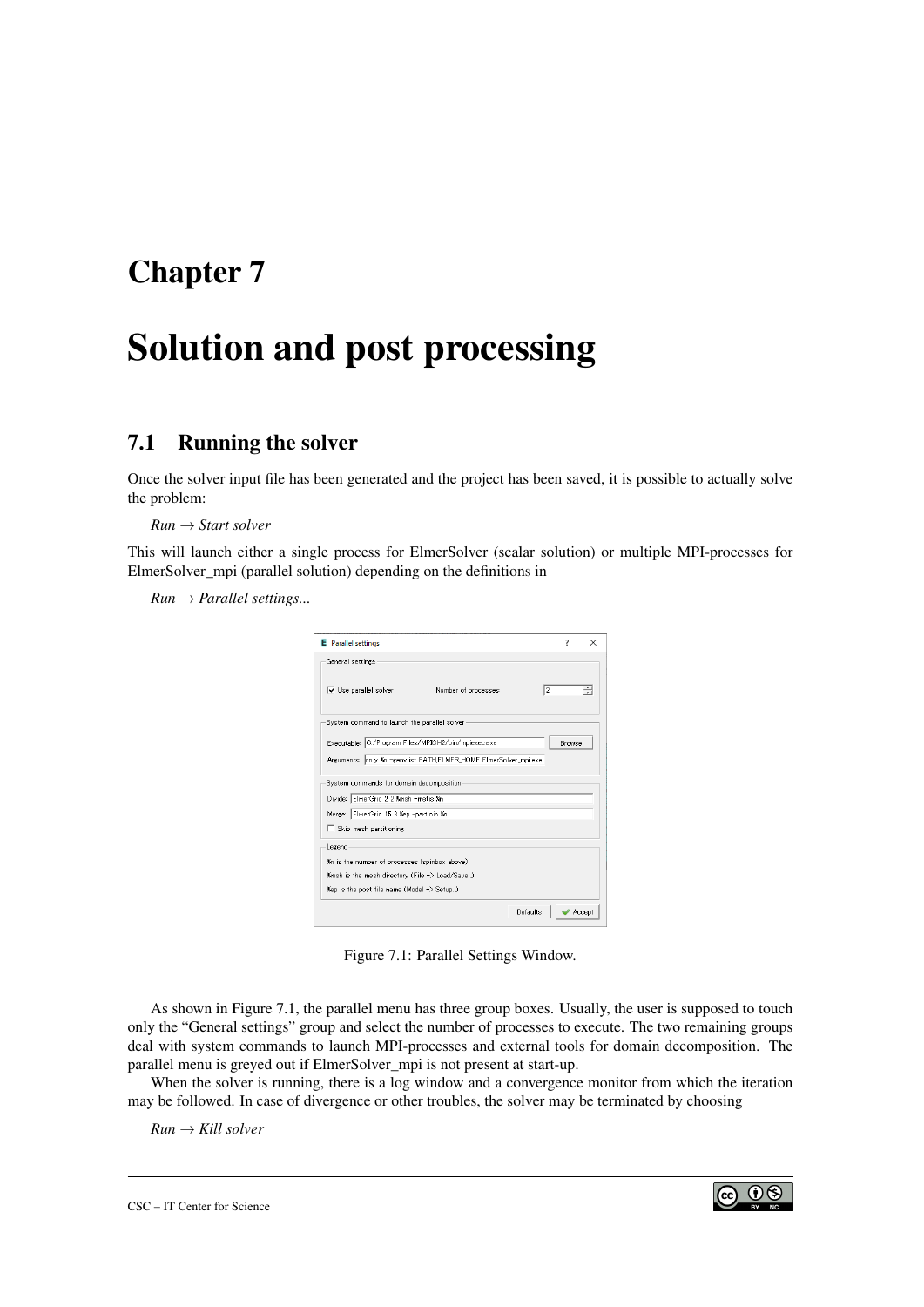Once the solver has started, Solver Log Window will appears to show the log. Solver Log Window also has menus for syntax highlighting and font selection like Solver Input File Window.

The solver will finally write a result file for postprocessor in the project directory. The name of the result file is defined in

*Model* → *Setup...*

It may be tiresome to generate solver input file, save the project then run solver every time you make a slight modification in conditions. "Generate, save and run" button (a button with green doubled triangle) in the toolbar enables these three actions by one clicking of the button. This will be helpful to quickly run the case modified via GUI. A similar button - "Save and run" button (a button with single green triangle) is also in Solver Input File Window. This button saves the solver input file and the project then runs the solver. This will be helpful to quickly run the case manually modified via Solver Input File Window. These buttons are shown in Figure [7.2.](#page-22-1)



<span id="page-22-1"></span>Figure 7.2: Buttons for quick run.

#### <span id="page-22-0"></span>7.2 Post processing

If the path settings are set properly, ElmerGUI can call Paraview directly from

*Run* → *Start ParaView*

Note that you may always open Paraview also independently from ElmerGUI.

ElmerGUI still also includes calling possibility of the obsolete ElmerPost visualization tool. It will with time be eliminated also from the GUI.

The first alternative is activated from

#### *Run* → *Start ElmerPost*

This will launch ElmerPost, which will read in the result file and displays a contour plot representing the solution. If the results were produced by the parallel solver, the domain decomposition used in the calculations will be shown. Because ElmerPost can handle only ".ep" file, you should specify the Post file in Simulation section of Setup Window with extension of ".ep" such like "case.ep" while it is "case.vtu" by default.

The second post processor is based on the Visualization Toolkit, VTK. It is activated from

*Run* → *ElmerVTK*

A new window will then pop up, providing methods for drawing surfaces, contours, vectors, and stream lines.

In the toolbar of ElmerGUI main window, there is a button for launching postprocessor. The postprocessor to be launched can be selected by long pressing the button as shown in Figure [7.3.](#page-23-0)

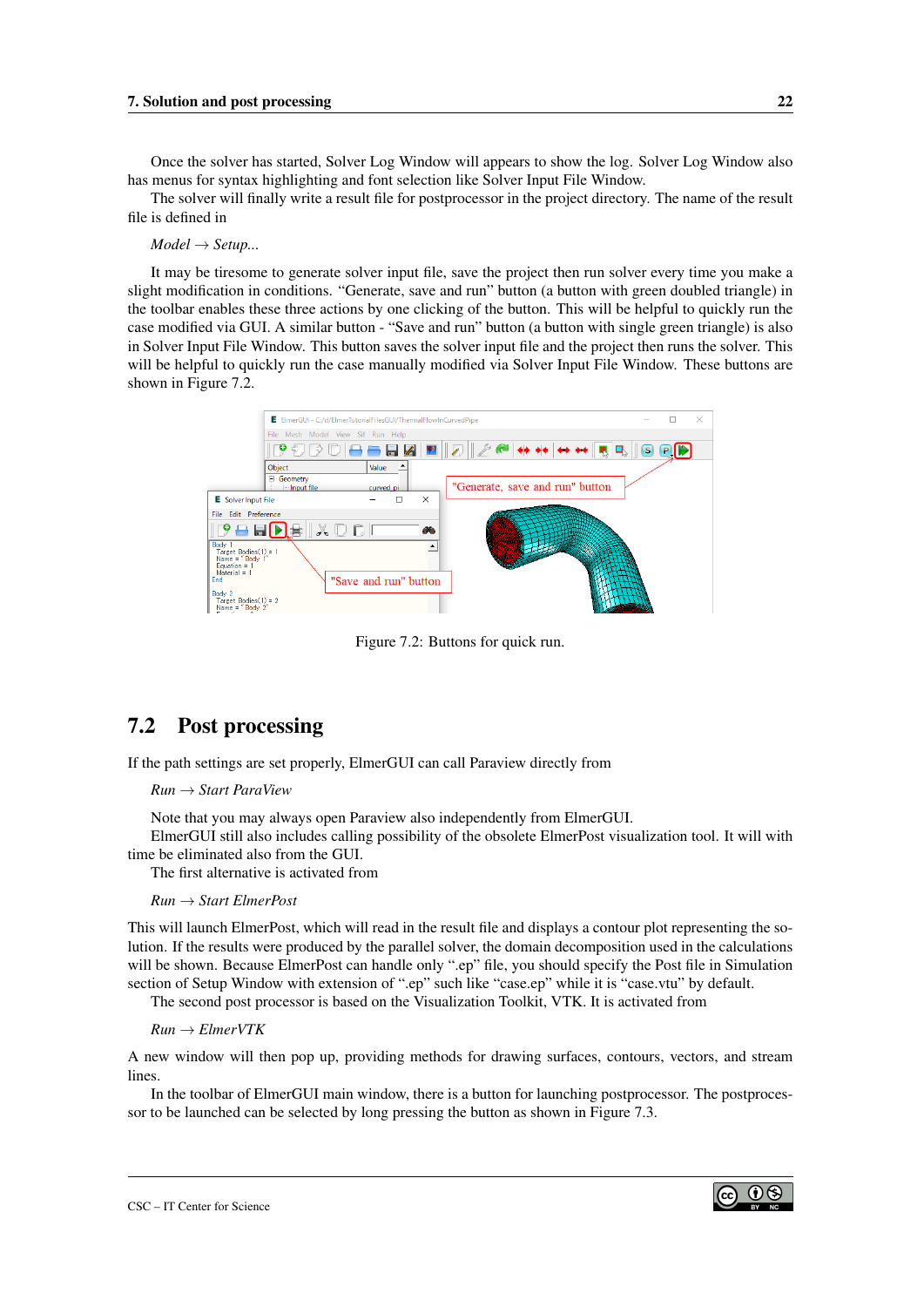

<span id="page-23-0"></span>Figure 7.3: Selecting postprocessor in toolbar.



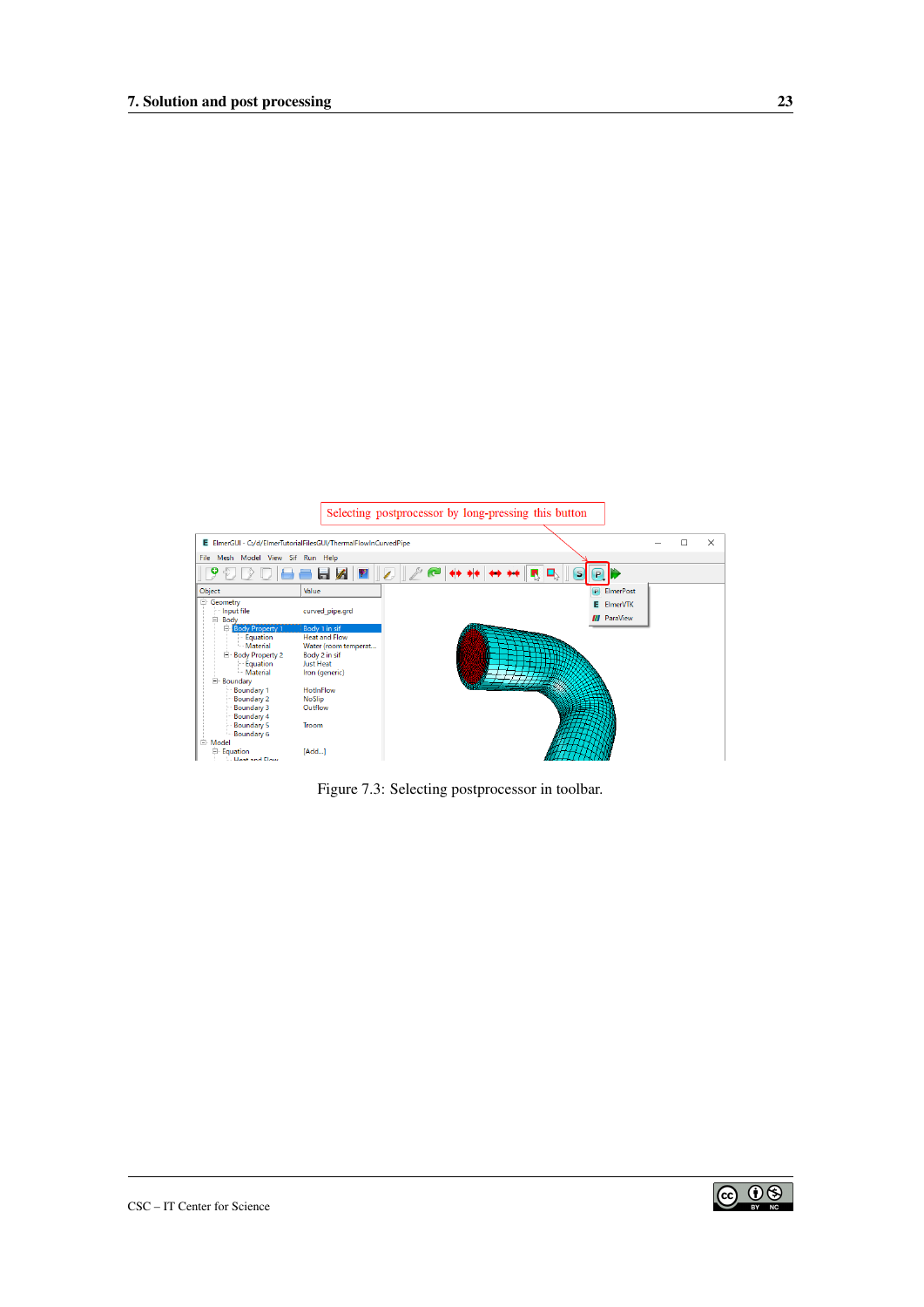# Bibliography

- <span id="page-24-0"></span>[1] Elmer web pages: https://www.csc.fi/elmer.
- <span id="page-24-4"></span>[2] Netgen/ngsolve web pages: https://ngsolve.org.
- <span id="page-24-3"></span>[3] Oce github pages: https://github.com/tpaviot/oce.
- <span id="page-24-1"></span>[4] Qt web pages: https://www.qt.io/jp.
- <span id="page-24-2"></span>[5] Qwt web pages: https://qwt.sourceforge.io.
- <span id="page-24-5"></span>[6] Tetgen web pages: http://wias-berlin.de/software/tetgen.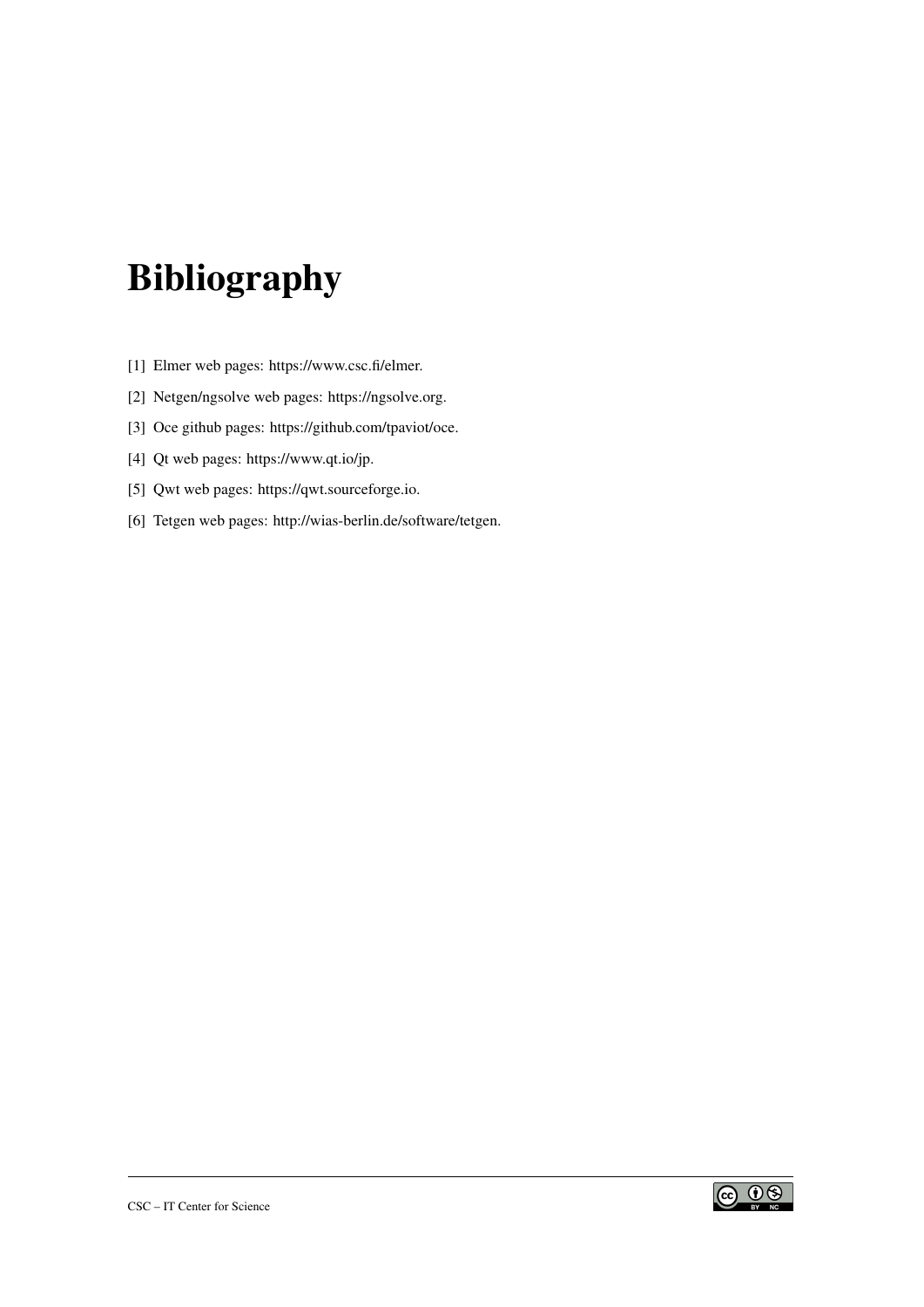### <span id="page-25-0"></span>Appendix A

# ElmerGUI initialization file

The initialization file for ElmerGUI is located in ELMERGUI HOME/edf. It is called egini.xml:

```
<?xml version='1.0' encoding='UTF-8'?>
<!DOCTYPE egini>
<egini version="1.0">
 Show splash screen at startup:
  <splashscreen> 1 </splashscreen>
 Show system tray icon:
  <systrayicon> 1 </systrayicon>
 Show system tray messages:
  <systraymessages> 1 </systraymessages>
 System tray message duration in millisecons:
 <systraymsgduration> 3000 </systraymsgduration>
 Check the presence of external components:
  <checkexternalcomponents> 0 </checkexternalcomponents>
 Hide toolbars:
 <hidetoolbars> 0 </hidetoolbars>
 Plot convergence view:
 <showconvergence> 1 </showconvergence>
 Draw background image:
  <bgimage> 1 </bgimage>
 Background image file:
  <bgimagefile> :/images/bgimage.png </bgimagefile>
  Align background image to the bottom right corner of the screen:
  <bgimagealignright> 0 </bgimagealignright>
  Stretch background image to fit the display area (overrides align):
  <bgimagestretch> 1 </bgimagestretch>
 Maximum number of solvers / equation:
  <max_solvers> 10 </max_solvers>
 Maximum number of equations:
  <max_equations> 10 </max_equations>
 Maximum number of materials:
  <max_materials> 10 </max_materials>
 Maximum number of bodyforces:
```
<max\_bodyforces> 10 </max\_bodyforces>

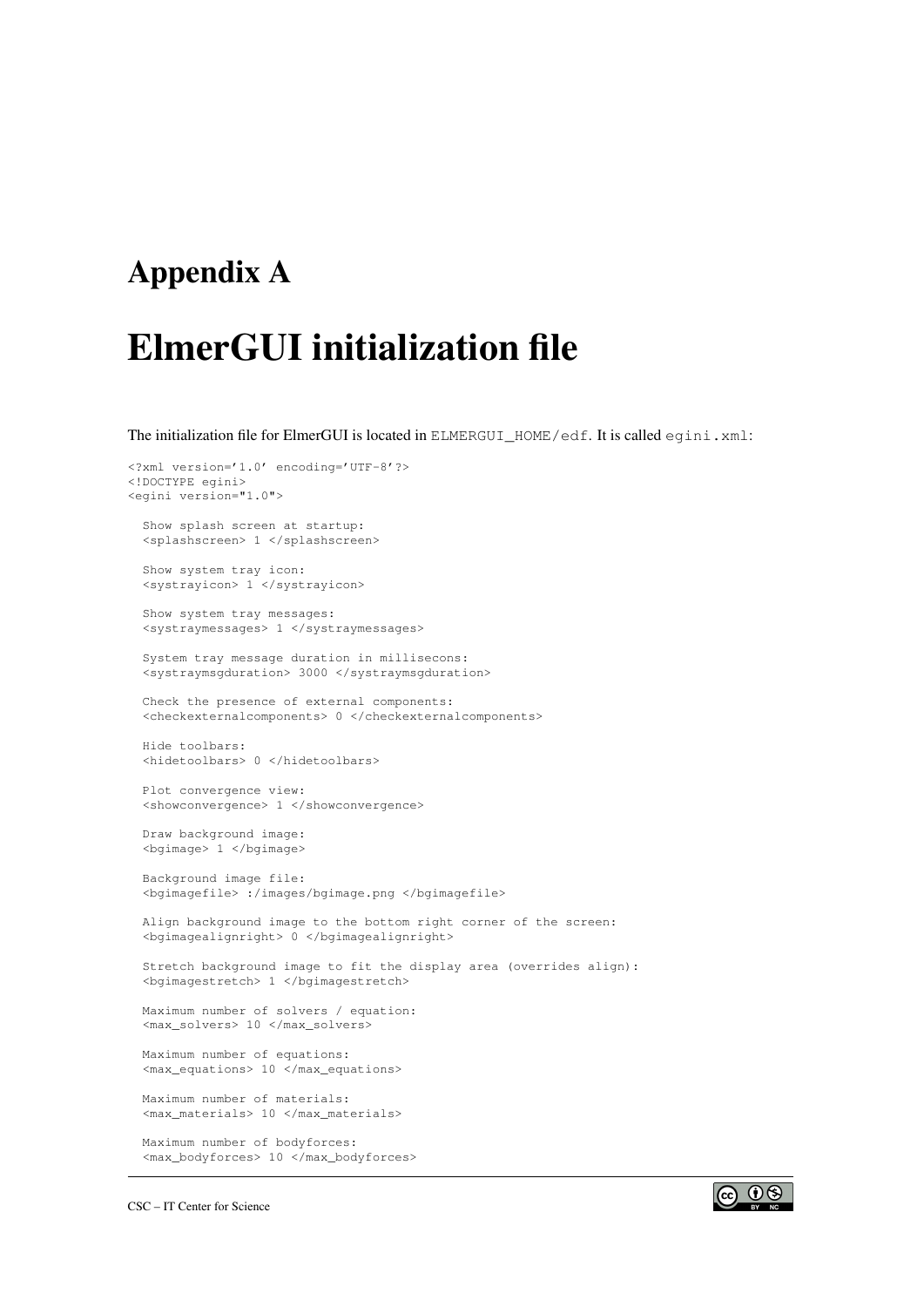Maximum number of initial conditions: <max\_initialconditions> 10 </max\_initialconditions> Maximum number of bodies: <max\_bodies> 100 </max\_bodies> Maximum number of bcs: <max\_bcs> 500 </max\_bcs> Maximum number of boundaries: <max\_boundaries> 500 </max\_boundaries>

</egini>

You may change the default behavior of ElmerGUI by editing this file. For example, to turn off the splash screen at start up, change the value of the tag <splshscreen> from 1 to 0. To change the background image, enter a picture file name in the <bgimagefile>tag. You might also want to increase the default values for solvers, equations, etc., in case of very complex models.

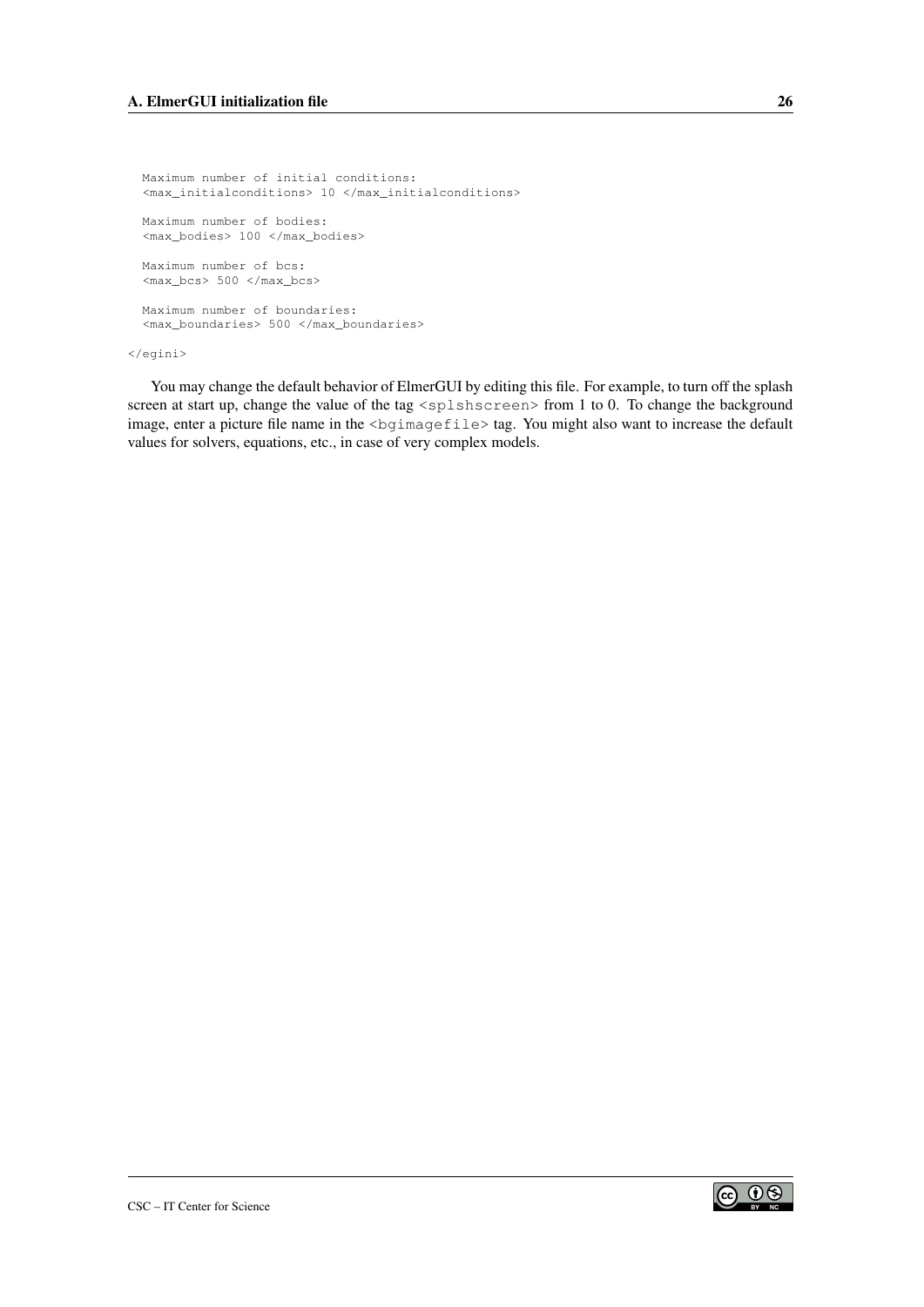### <span id="page-27-0"></span>Appendix B

# ElmerGUI material database

The file ELMERGUI HOME/edf/egmaterials.xml defines the material database for ElmerGUI. The format of this file is the following:

```
<!DOCTYPE egmaterials>
<materiallibrary>
  <material name="Air (room temperature)" >
   <parameter name="Density" >1.205</parameter>
    <parameter name="Heat conductivity" >0.0257</parameter>
    <parameter name="Heat capacity" >1005.0</parameter>
   <parameter name="Heat expansion coeff." >3.43e-3</parameter>
    <parameter name="Viscosity" >1.983e-5</parameter>
   <parameter name="Turbulent Prandtl number" >0.713</parameter>
    <parameter name="Sound speed" >343.0</parameter>
  </material>
  <material name="Water (room temperature)" >
    <parameter name="Density" >998.3</parameter>
    <parameter name="Heat conductivity" >0.58</parameter>
   <parameter name="Heat capacity" >4183.0</parameter>
   <parameter name="Heat expansion coeff." >0.207e-3</parameter>
    <parameter name="Viscosity" >1.002e-3</parameter>
    <parameter name="Turbulent Prandtl number" >7.01</parameter>
    <parameter name="Sound speed" >1497.0</parameter>
  </material>
  ...
</materiallibrary>
```
The values of the parameters may be either constant, or functions of time, temperature, etc. A temperature dependent parameter may be defined e.g. as

<parameter name="A" >Variable Temperature; Real; 2 3; 4 5; End</parameter>

In this case,  $A(2) = 3$  and  $A(4) = 5$ . Values between the points are interpolated linearly, and extrapolated in the tangent direction outside the domain. The number of points defining the interpolant may be arbitrary.

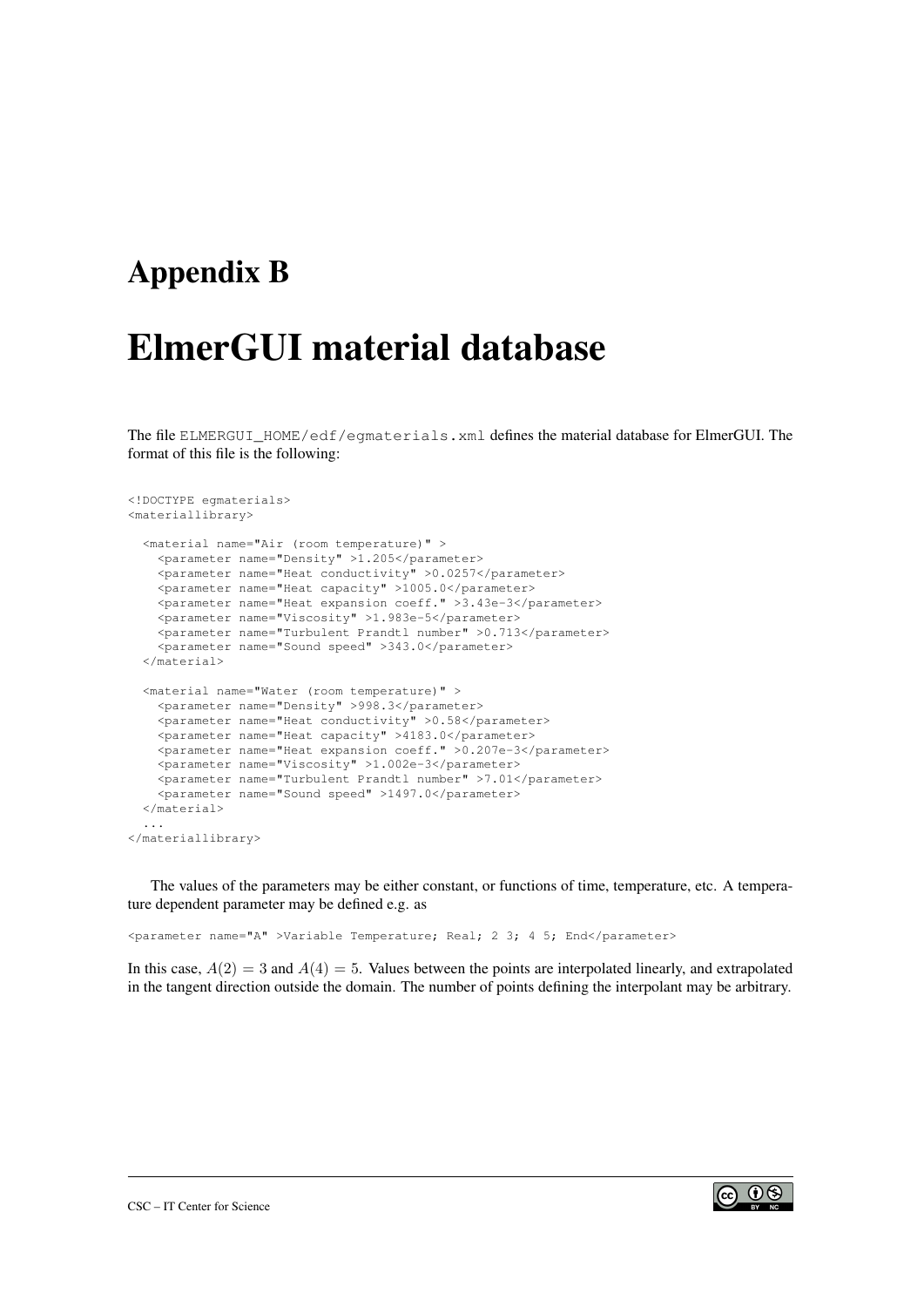### <span id="page-28-0"></span>Appendix C

# ElmerGUI definition files

The directory ELMERGUI HOME contains a subdirectory called "edf". This is the place where all ElmerGUI definition files (ed-files) reside. The definition files are XML-formatted text files which define the contents and appearance of the Model menu.

The ed-files are loaded iteratively from the edf-directory once and for all when ElmerGUI starts. Later, it is possible to view and edit their contents by choosing

*File* → *Definitions...*

An ed-file has the following structure:

```
<?xml version='1.0' encoding='UTF-8'?>
<!DOCTYPE edf>
<edf version="1.0">
  [PDE block]
   [PDE block]
   ...
   [PDE block]
</edf>
```
The structure of a [PDE block] is the following:

```
<PDE Name="My equation">
  <Name>
     My equation
  </Name>
   ...
  <Equation>
     [Widget block]
   </Equation>
   ...
   <Material>
     [Widget block]
   </Material>
   ...
   <BodyForce>
      [Widget block]
   <BodyForce>
   ...
  <InitialCondition>
      [Widget block]
   </InitialCondition>
   ...
   <BoundaryCondition>
     [Widget block]
   </BoundaryCondition>
</PDE>
```
Note that the name of the PDE is defined redundantly in two occurrences. The basic structure of a [Widget block] is the following:

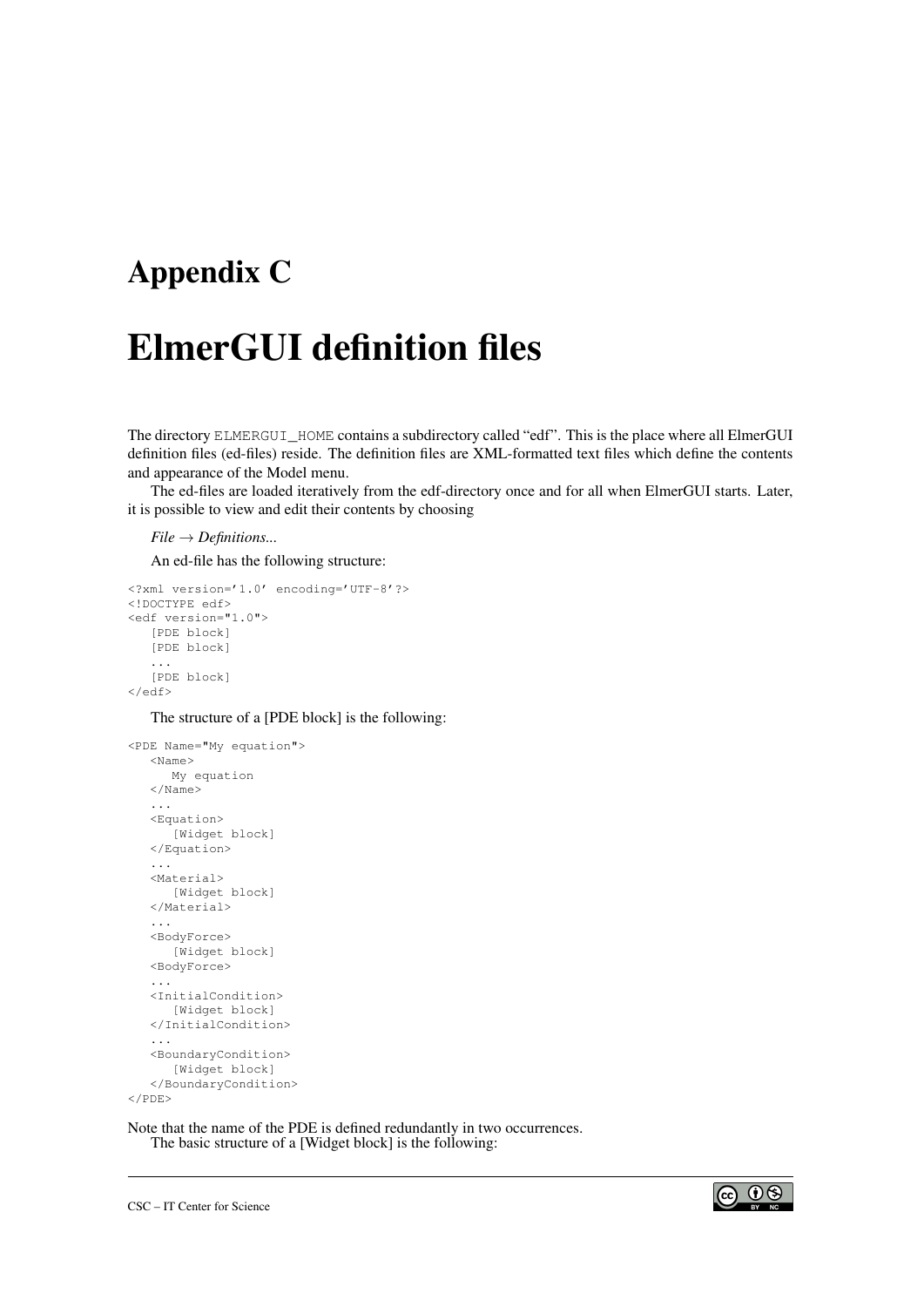```
<Parameter Widget="Label">
  <Name> My label </Name>
</Parameter>
...
<Parameter Widget="Edit">
  <Name> My edit box </Name>
   <Type> Integer </Type>
   <Whatis> Meaning of my edit box </Whatis>
</Parameter>
...
<Parameter Widget="CheckBox">
   <Name> My check box </Name>
   <Type> Logical </Type>
   <Whatis> Meaning of my check box </Whatis>
</Parameter>
...
<Parameter Widget="Combo">
   <Name> My combo box </Name>
   <Type> String </Type>
  <Item> <Name> My 1st item </Name> </Item>
   <Item> <Name> My 2nd item </Name> </Item>
   <Item> <Name> My 3rd item </Name> </Item>
   <Whatis> Meaning of my combo box </Whatis>
</Parameter>
```
There are four types of widgets available:

- Label (informative text)
- CheckBox (switches)
- ComboBox (selection from list)
- LineEdit (generic variables)

Each widget must be given a name and a variable type: logical, integer, real, or string. It is also a good practice to equip the widgets with tooltips explaining their purpose and meaning as clearly as possible.

Below is a working example of a minimal ElmerGUI definition file. It will add "My equation" to the equation tabs in the Model menu, see Figure [C.1.](#page-30-0) The file is called "sample.edf" and it should be placed in ELMERGUI\_HOME/edf.

```
<?xml version='1.0' encoding='UTF-8'?>
<!DOCTYPE edf>
<edf version="1.0">
  <PDE Name="My equation">
    <Name> My equation </Name>
    <Equation>
      <Parameter Widget="Label">
       <Name> My label </Name>
      </Parameter>
      <Parameter Widget="Edit">
       <Name> My edit box </Name>
        <Type> Integer </Type>
        <Whatis> Meaning of my edit box </Whatis>
      </Parameter>
      <Parameter Widget="CheckBox">
        <Name> My check box </Name>
        <Type> Logical </Type>
        <Whatis> Meaning of my check box </Whatis>
      </Parameter>
      <Parameter Widget="Combo">
        <Name> My combo box </Name>
        <Type> String </Type>
        <Item> <Name> My 1st item </Name> </Item>
        <Item> <Name> My 2nd item </Name> </Item>
        <Item> <Name> My 3rd item </Name> </Item>
        <Whatis> Meaning of my combo box </Whatis>
```
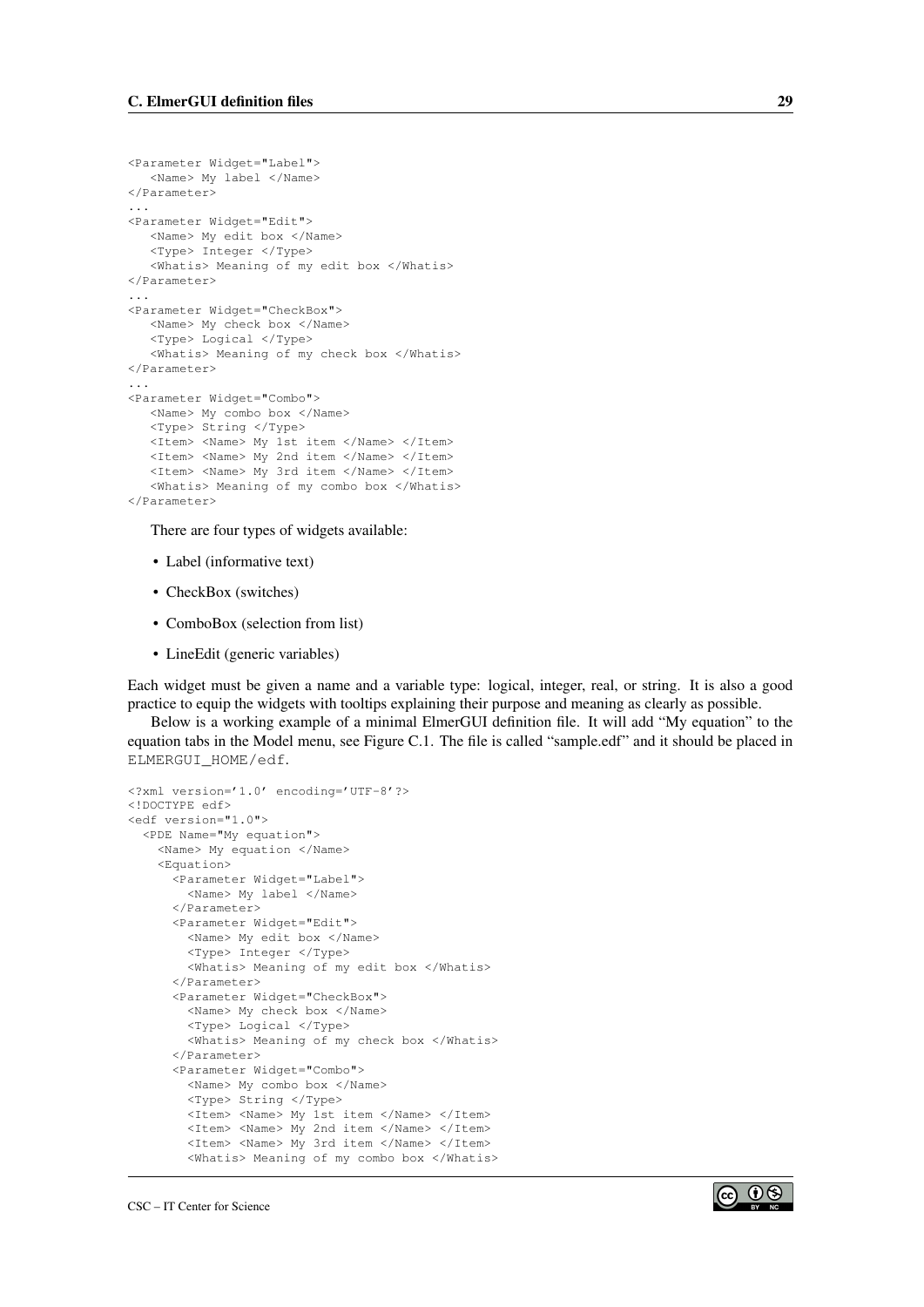```
</Parameter>
    </Equation>
  </PDE>
\langle/edf>
```

| <b>E</b> Equation                             |  | п               | X |  |  |  |
|-----------------------------------------------|--|-----------------|---|--|--|--|
| ∮sh Update ∣<br>Navier-Stokes   Result Output |  | My equation     |   |  |  |  |
| Activate for this equation set                |  |                 |   |  |  |  |
| Active<br>n.                                  |  |                 |   |  |  |  |
| <b>Give Execution priority</b>                |  |                 |   |  |  |  |
| Priority                                      |  |                 |   |  |  |  |
| My label                                      |  |                 |   |  |  |  |
| My edit box                                   |  |                 |   |  |  |  |
| My check box                                  |  |                 |   |  |  |  |
| My 1st item<br>My combo box                   |  |                 | ۰ |  |  |  |
|                                               |  |                 |   |  |  |  |
|                                               |  |                 |   |  |  |  |
|                                               |  |                 |   |  |  |  |
|                                               |  |                 |   |  |  |  |
|                                               |  |                 |   |  |  |  |
|                                               |  |                 |   |  |  |  |
|                                               |  |                 |   |  |  |  |
| Edit Solver Settings                          |  |                 |   |  |  |  |
| Name: Equation 1                              |  |                 |   |  |  |  |
| $\mathbf{v}_{\text{New}}$<br>de Add<br>γ⊙κ    |  | <b>3</b> Cancel |   |  |  |  |

<span id="page-30-0"></span>Figure C.1: Equation tab in Model menu produced by the sample ed-file.

More sophisticated examples with different tags and attributes can be found from the XML-files in ELMERGUI\_HOME/edf.

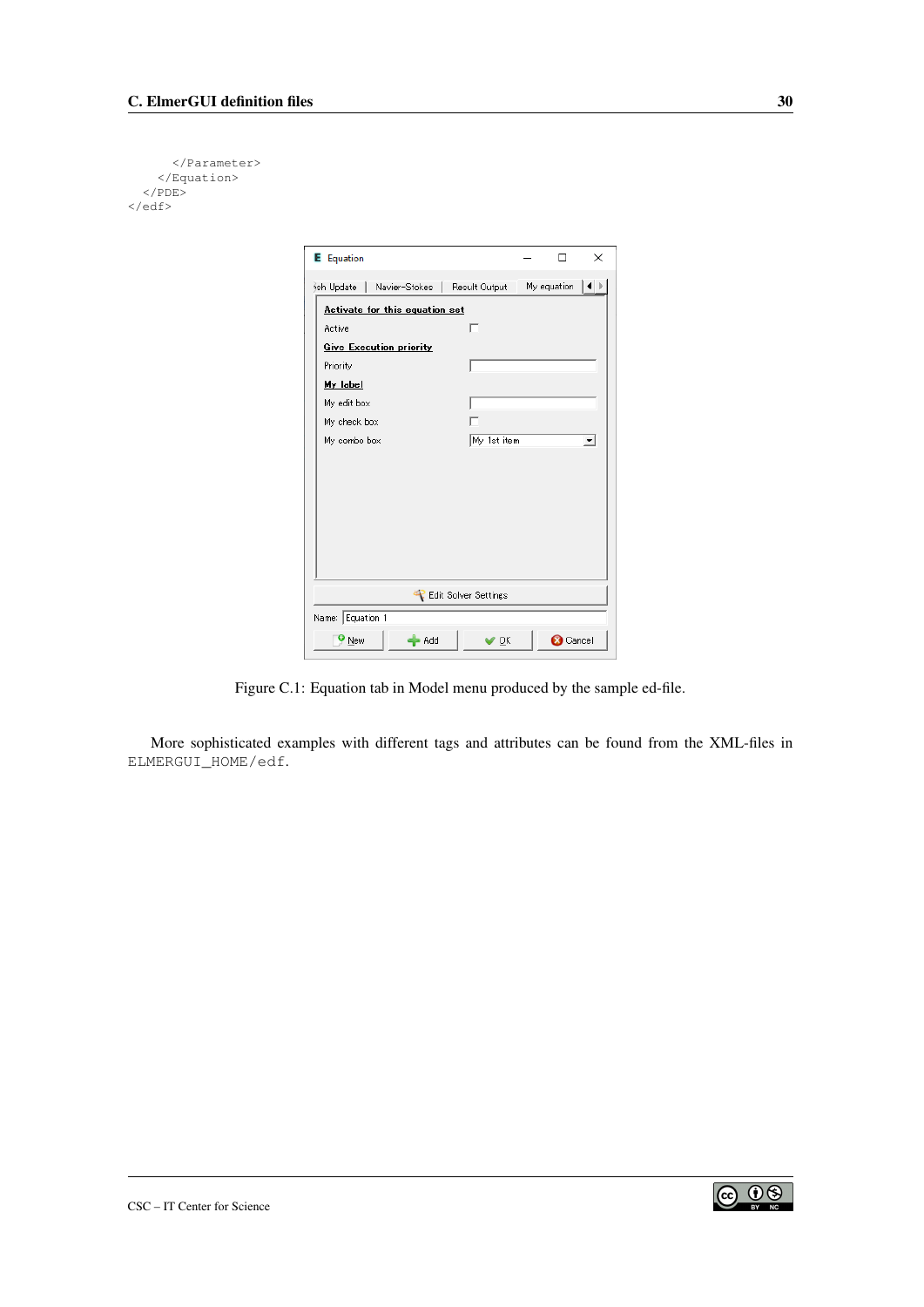## <span id="page-31-0"></span>Appendix D

# Elmer mesh files

#### mesh.header

```
nodes elements boundary-elements
types
type1 elements1
type2 elements2
...
typeN elementsN
```
#### mesh.nodes

node1 tag1 x1 y1 z1 node2 tag2 x2 y2 z2 ... nodeN tagN xN yN zN

#### mesh.elements

element1 body1 type1 n11 ... n1M element2 body2 type2 n21 ... n2M ... elementN bodyN typeN nN1 ... nNM

#### mesh.boundary

element1 boundary1 parent11 parent12 n11 ... n1M element2 boundary2 parent21 parent22 n21 ... n2M ... elementN boundaryN parentN1 parentN2 nN1 ... nNM

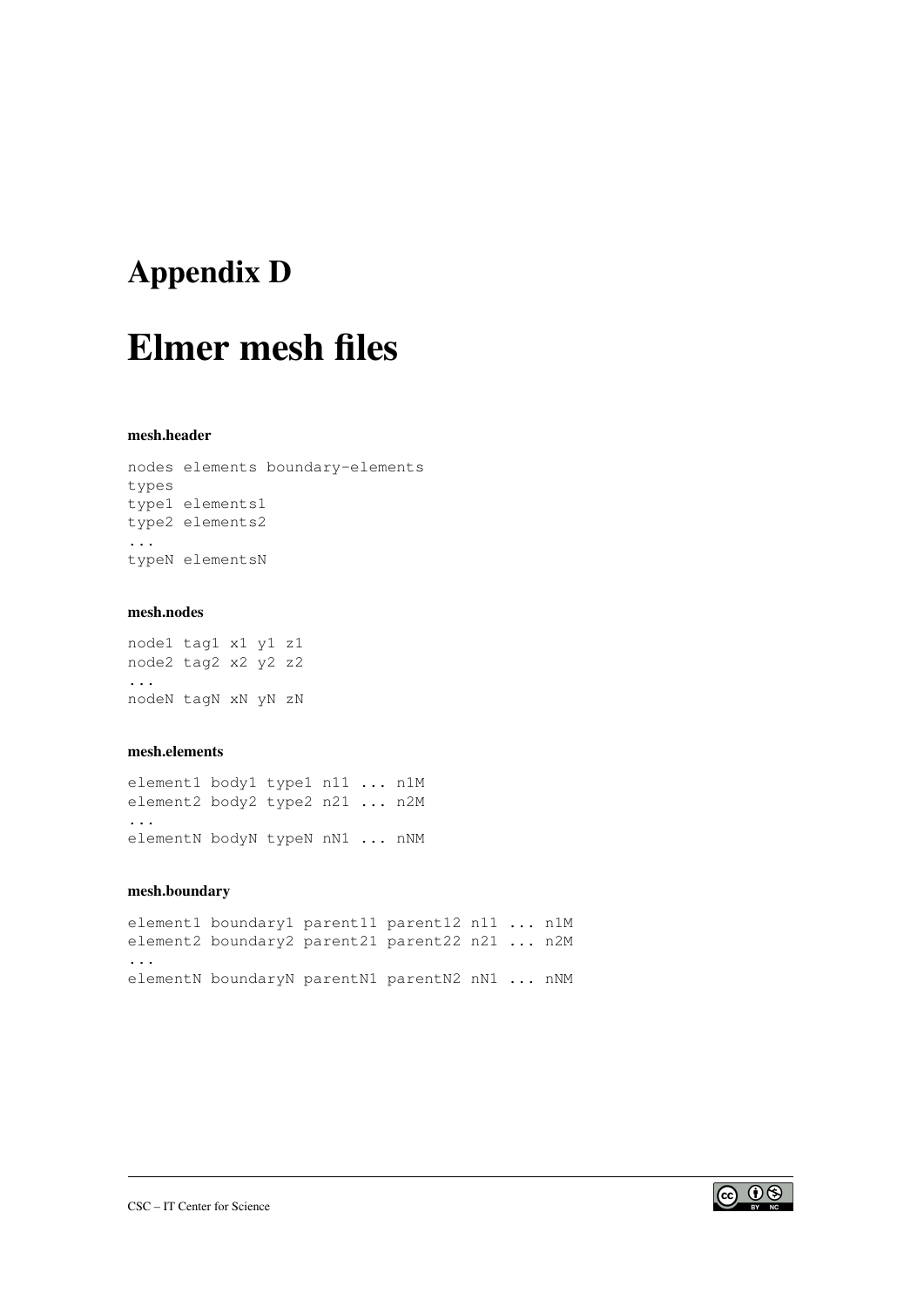### <span id="page-32-0"></span>Appendix E

## Adding menu entries to ElmerGUI

As ElmerGUI is based on Qt4, it should be relatively easy to customize the menus and dialog windows. A new menu item, for example, is added as follows.

First, we declare the menu action and a private slot in  $src / main$  invindow.h:

```
private slots:
   ...
   void mySlot();
   ...
private:
   ...
   QAction *myAct;
   ...
```
Then, in src/mainwindow.cpp, we actually create the action, connect an appropriate signal from the action to the slot, and add the action in a menu:

```
void MainWindow::createActions()
{
   ...
   myAct = new QAction(tr("*** My menu entry ***"); this);connect(myAct, SIGNAL(triggered()), this, SLOT(mySlot()));
   ...
}
and
void MainWindow::createMenus()
{
   ...
   meshMenu->addSeparator();
   meshMenu->addAction(myAct);
   ...
}
```
It finally remains to define the slot to which the triggering signal is connected. All processing related to the action should be done here:

```
void MainWindow::mySlot()
{
   cout << "Here we go!" << endl;
}
```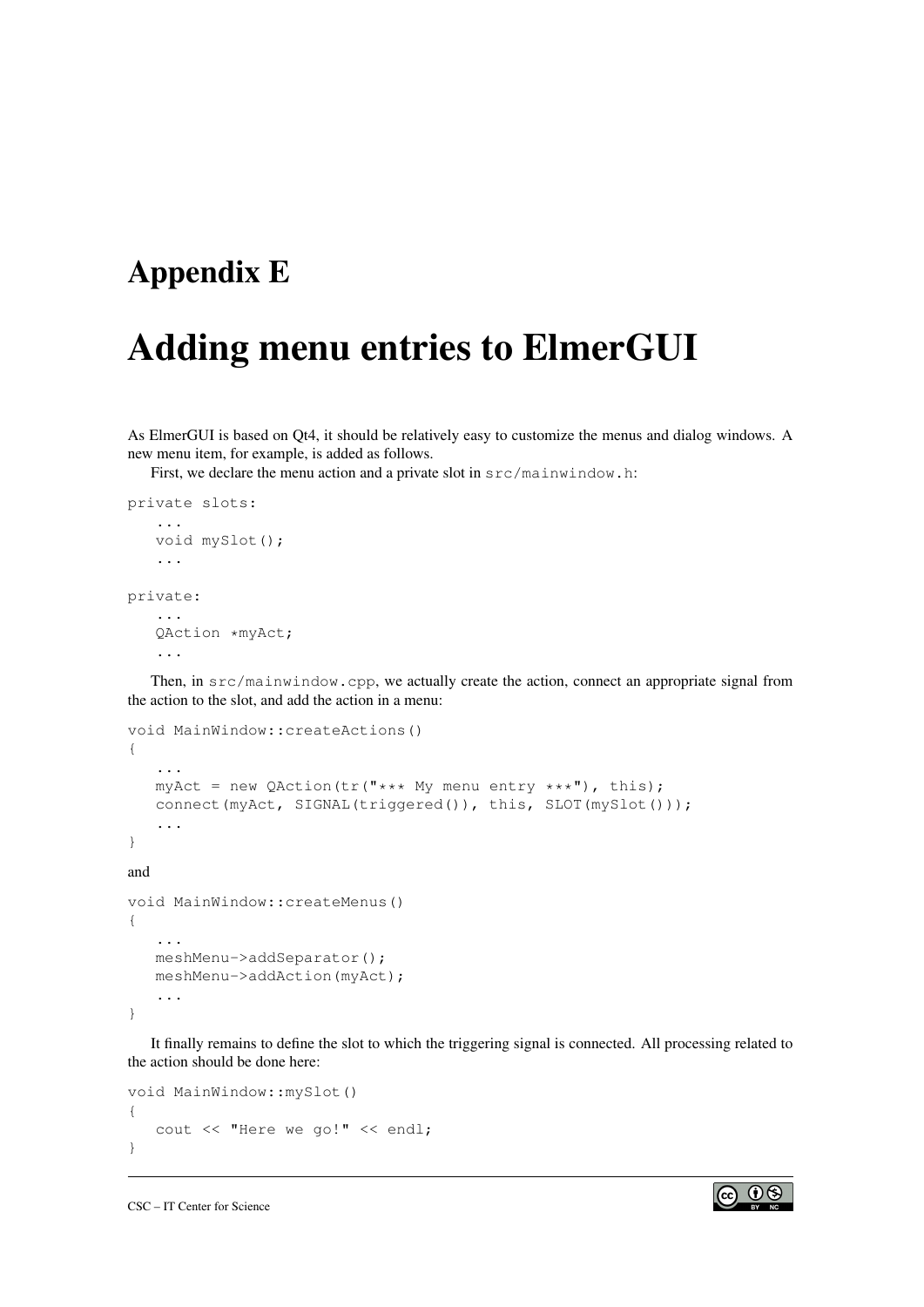## <span id="page-33-0"></span>Appendix F

# ElmerGUI mesh structure

The finite element mesh generated by ElmerGUI is of class mesh  $t$  (declared in  $src/meshtype$ .h). The mesh is private to the class GLWidget (declared in src/glwidget.h), which is responsible of drawing and rendering the model.

### <span id="page-33-1"></span>F.1 GLWidget

The class GLWidget provides the following public methods for accessing the mesh:

```
mesh_t* GLWidget::getMesh()
```
Get the active mesh.

void GLWidget::newMesh()

Allocate space for a new mesh.

```
void GLWidget::deleteMesh()
```
Delete the current mesh.

bool GLWidget::hasMesh()

Returns true if there is a mesh. Otherwise returns false.

```
void GLWidget::setMesh(mesh_t* myMesh)
```
Set active mesh to myMesh.

The mesh can be accessed in MainWindow for example as follows (see previous section for more details):

```
void MainWindow::mySlot()
{
   if(!glWidget->hasMesh()) return;
   mesh_t* mesh = glWidget->getMesh();
   cout << "Nodes: " << mesh->getNodes() << endl;
   cout << "Edges: " << mesh->getEdges() << endl;
   cout << "Trias: " << mesh->getSurfaces() << endl;
   cout << "Tetras: " << mesh->getElements() << endl;
}
```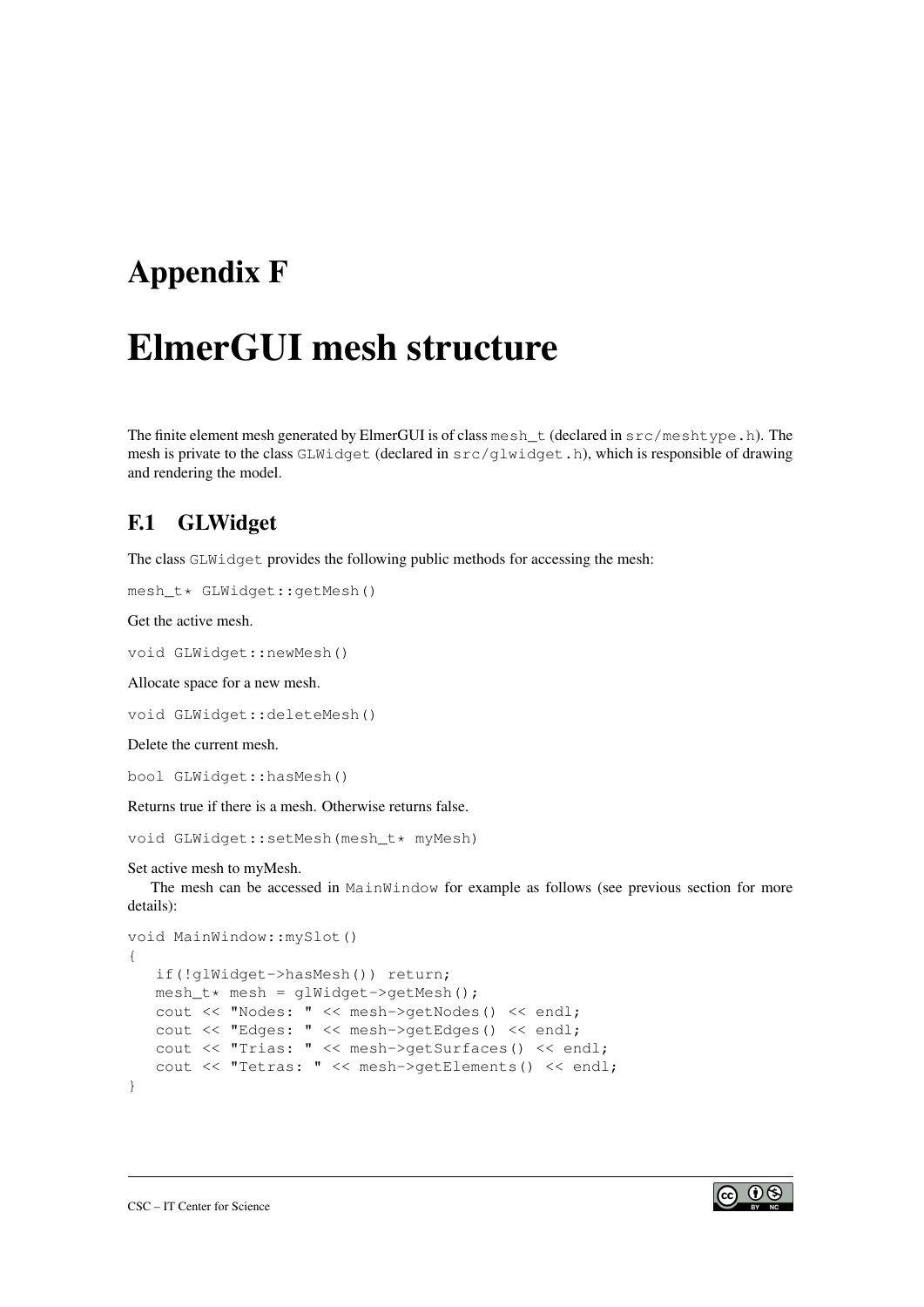#### <span id="page-34-0"></span>F.2 mesh\_t

The class mesh\_t provides the following public methods for accessing and manipulating mesh data:

bool mesh\_t::isUndefined()

Returns true if the mesh is undefined. Otherwise returns false.

void mesh\_t::clear()

Clears the current mesh.

bool mesh t::load(char\* dir)

Loads Elmer mesh files from directory dir. Returns false if loading failed. Otherwise returns true.

bool mesh\_t::save(char\* dir)

Saves the mesh in Elmer format in directory dir. Returns false if saving failed. Otherwise returns true.

double\* mesh\_t::boundingBox()

Returns bounding box for the current mesh (xmin, xmax, ymin, ymax, zmin, zmax, xmid, ymid, zmid, size).

void mesh\_t::setCdim(int cdim)

Set coordinate dimension to cdim.

int mesh\_t::getCdim()

Get coordinate dimension for the current mesh.

void mesh\_t::setDim(int dim)

Set mesh dimension to dim.

int mesh\_t::getDim()

Get mesh dimension.

void mesh\_t::setNodes(int n)

Set the number of nodes to n.

int mesh\_t::getNodes()

Get the number of nodes.

void mesh\_t::setPoints(int n)

Set the number of point elements to n.

int mesh\_t::getPoints()

Get the number of point elements.

void mesh\_t::setEdges(int n)

Set the number of edge elements to n.

int mesh\_t::getEdges()

Get the number of edge elements.

void mesh\_t::setSurfaces(int n)

Set the number of surface elements to n.

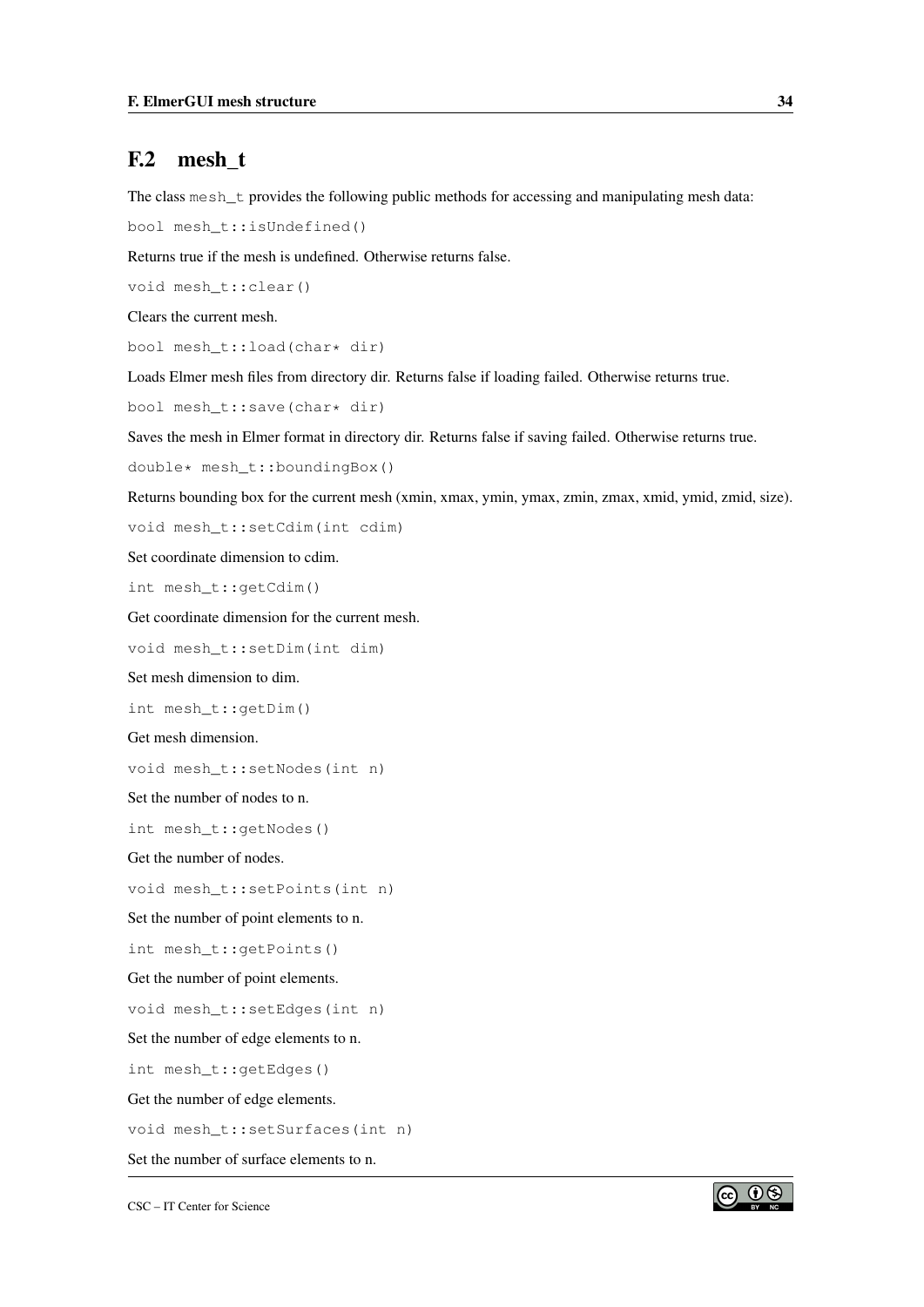int mesh\_t::getSurfaces()

Get the number of surface elements.

void mesh\_t::setElements(int n)

Set the number of volume elements to n.

int mesh\_t::getElements()

Get the number of volume elements.

node\_t\* mesh\_t::getNode(int n)

Get node n.

void mesh\_t::setNodeArray(node\_t\* nodeArray)

Set node array point to nodeArray. Useful, if the user wants to take care of memory allocation by him/her self.

void mesh\_t::newNodeArray(int n)

Allocate memory for n nodes.

void mesh:t::deleteNodeArray()

Delete current node array.

point\_t\* mesh\_t::getPoint(int n)

Get point element n.

void mesh\_t::setPointArray(point\_t\* pointArray)

Set point element array point to pointArray. Useful, if the user wants to take care of memory allocation by him/her self.

void mesh\_t::newPointArray(int n)

Allocate memory for n point elements.

void mesh\_t::deletePointArray()

Delete current point element array.

edge\_t\* mesh\_t::getEdge(int n)

Get edge element n.

void mesh\_t::setEdgeArray(edge\_t\* edgeArray)

Set edge element array point to edgeArray. Useful, if the user wants to take care of memory allocation by him/her self.

void mesh\_t::newEdgeArray(int n)

Allocate memory for n edge elements.

void mesh\_t::deleteEdgeArray()

Delete current edge elemet array.

surface\_t\* mesh\_t::getSurface(int n)

Get surface element n.

CSC – IT Center for Science

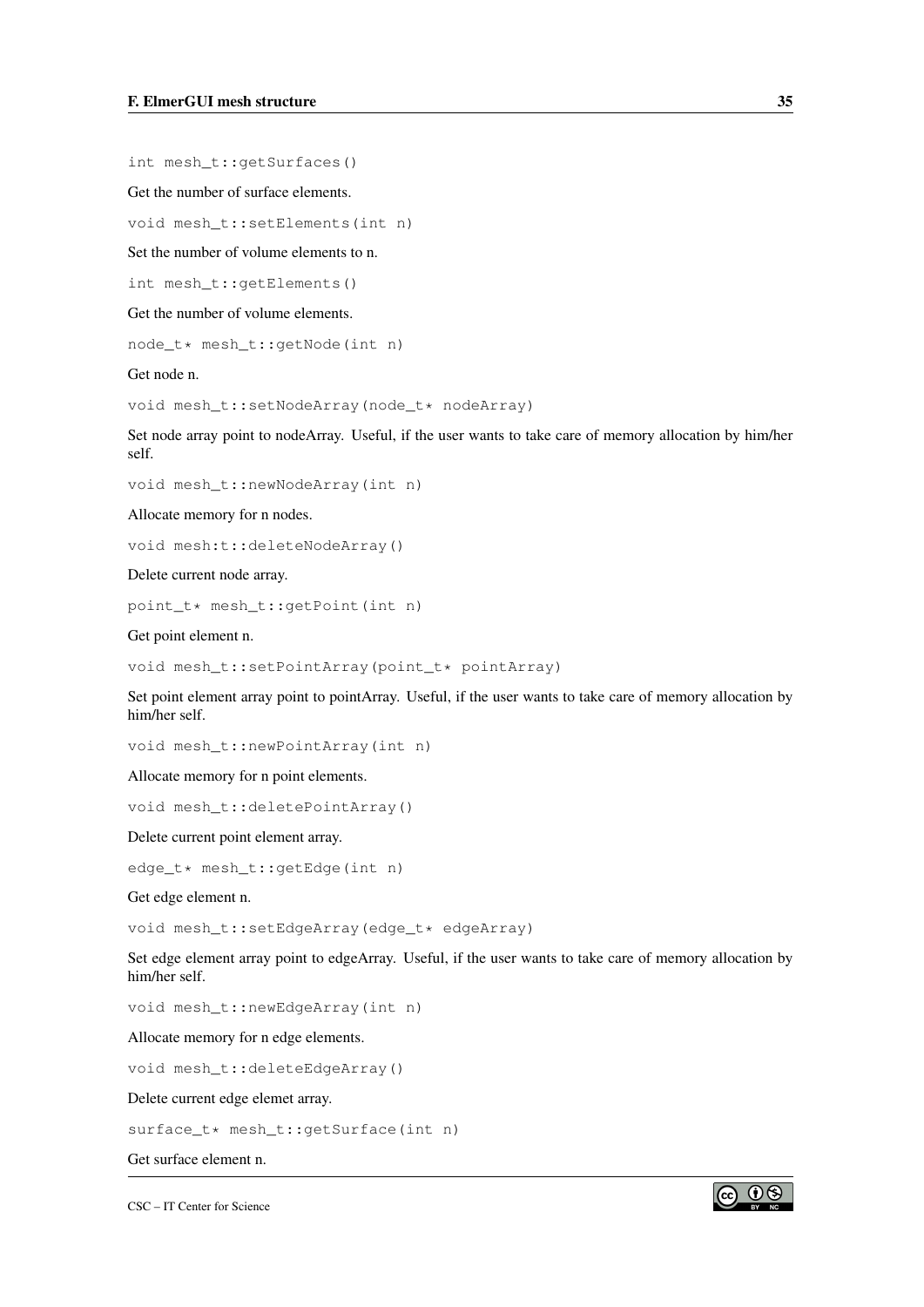void mesh\_t::setSurfaceArray(surface\_t\* surfaceArray)

Set surface element array point to surfaceArray. Useful, if the user wants to take care of memory allocation by him/her self.

void mesh\_t::newSurfaceArray(int n);

Allocate memory for n surface elements.

void mesh\_t::deleteSurfaceArray()

Delete surface element array.

element t\* mesh t:: qetElement(int n)

Get volume element n.

void mesh\_t::setElementArray(element\_t\* elementArray)

Set volume element array point to elementArray. Useful, if the user wants to take care of memory allocation by him/her self.

void mesh\_t::newElementArray(int n)

Allocate memory for n volume elements.

void mesh\_t::deleteElementArray()

Delete current volume element array.

#### <span id="page-36-0"></span>F.3 node t

The class node\_t has been declared in src/meshtypes.h. It provides the following public methods for accessing node data:

void node\_t::setX(int n, double x)

Set component n of the position vector to x.

double node\_t::getX(int n)

Get component n of the position vector.

void node\_t::setXvec(double\* v)

Set the position vector to v.

double\* node\_t::getXvec()

Get the position vector.

void node\_t::setIndex(int n)

Set the index of the node to n.

int node\_t::getIndex()

Get the index of the node.

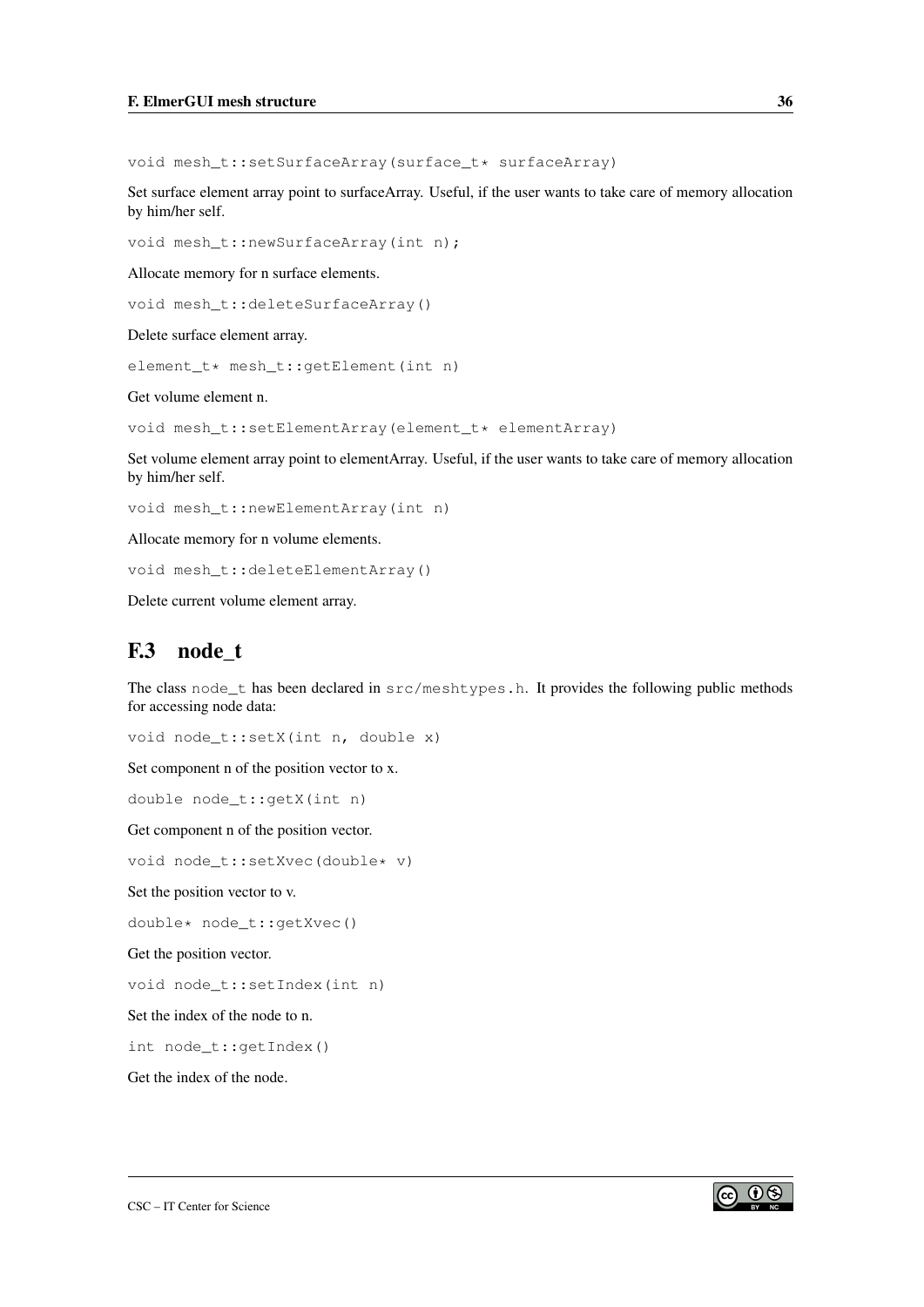### <span id="page-37-0"></span>F.4 Base element class element t

The class element\_t provides the following methods for accessing element data:

```
void element_t::setNature(int n)
```
Set element nature to n (either PDE\_UNKNOWN, PDE\_BOUNDARY, or PDE\_BULK).

```
int element_t::getNature()
```
Get the element nature.

void element\_t::setCode(int n)

Set element code to  $n(202 = two needed line, 303 = three needed triangle, ...)$ 

int element\_t::getCode()

Get the element code.

void element\_t::setNodes(int n)

Set the number of nodes to n.

int element t::getNodes()

Get the number of nodes.

void element\_t::setIndex(int n)

Set element index to n.

int element\_t::getIndex()

Get the element index.

void element\_t::setSelected(int n)

Set the selection state (1=selected, 0=unselected).

int element\_t::getSelected()

Returns 1 if element is selected. Otherwise returns 0.

int element\_t::getNodeIndex(int n)

Get the index of node n.

void element\_t::setNodeIndex(int m, int n)

Set the index of node m to n.

int\* element\_t::getNodeIndexes()

Get the indexes of all nodes.

void element\_t::newNodeIndexes(int n)

Allocate space for n node indexes.

void element\_t::deleteNodeIndexes()

Delete all node indexes.

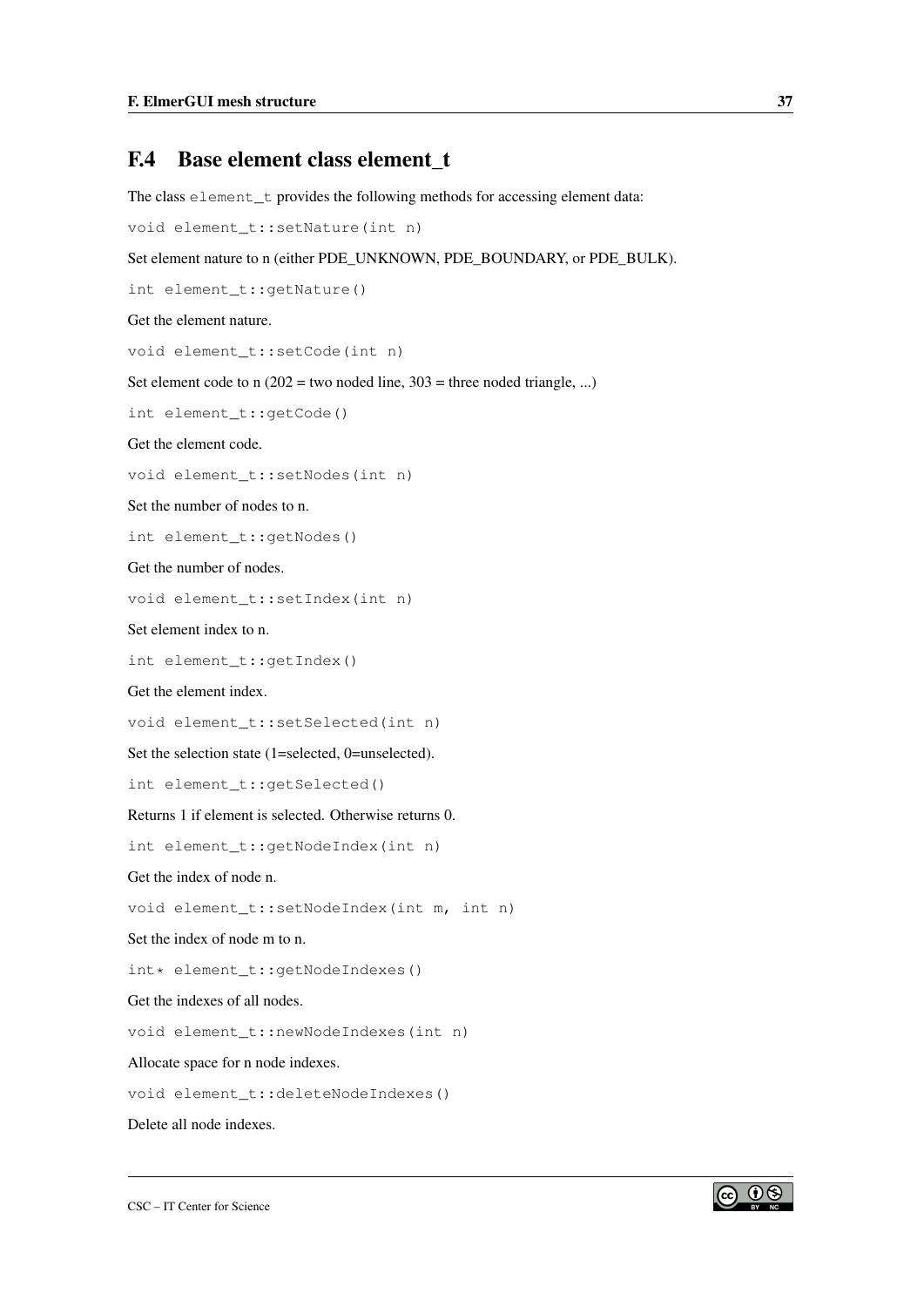#### <span id="page-38-0"></span>F.5 Point element class point t

The class point <u>t</u> inherits all public members from class element t. In addition to this, it provides the following methods for accessing and manipulating point element data:

void setSharp(bool b);

Mark the point element "sharp" (b=true) or not (b=false).

```
bool isSharp();
```
Returns true if the point element is "sharp". Otherwise returns false.

```
void setEdges(int n);
```
Set the number of edges elements connected to the point to n.

```
int getEdges();
```
Get the number of edge elements connected to the point.

void setEdgeIndex(int m, int n);

Set the index of m'th edge element to n.

```
int getEdgeIndex(int n);
```
Get the index of n'th connected edge element.

void newEdgeIndexes(int n);

Allocate space for n edge element indexes.

void deleteEdgeIndexes();

Delete all edge element indexes.

### <span id="page-38-1"></span>F.6 Edge element class edge\_t

The class edge  $t$  inherits all public methods from element  $t$ . It also provides the following methods for accessing and manipulating edge element data:

void edge\_t::setSharp(bool b)

Mark the edge sharp (b=true) or not (b=false).

bool edge\_t::isSharp()

Returns true if the edge is sharp.

void edge\_t::setPoints(int n)

Set the number of point elements connected to the edge to n.

int edge\_t::getPoints()

Get the number of point elements connected to the edge.

void edge\_t::setPointIndex(int m, int n)

Set the index of point element m to n.

int edge\_t::getPointIndex(int n)

Get the index of point element n.

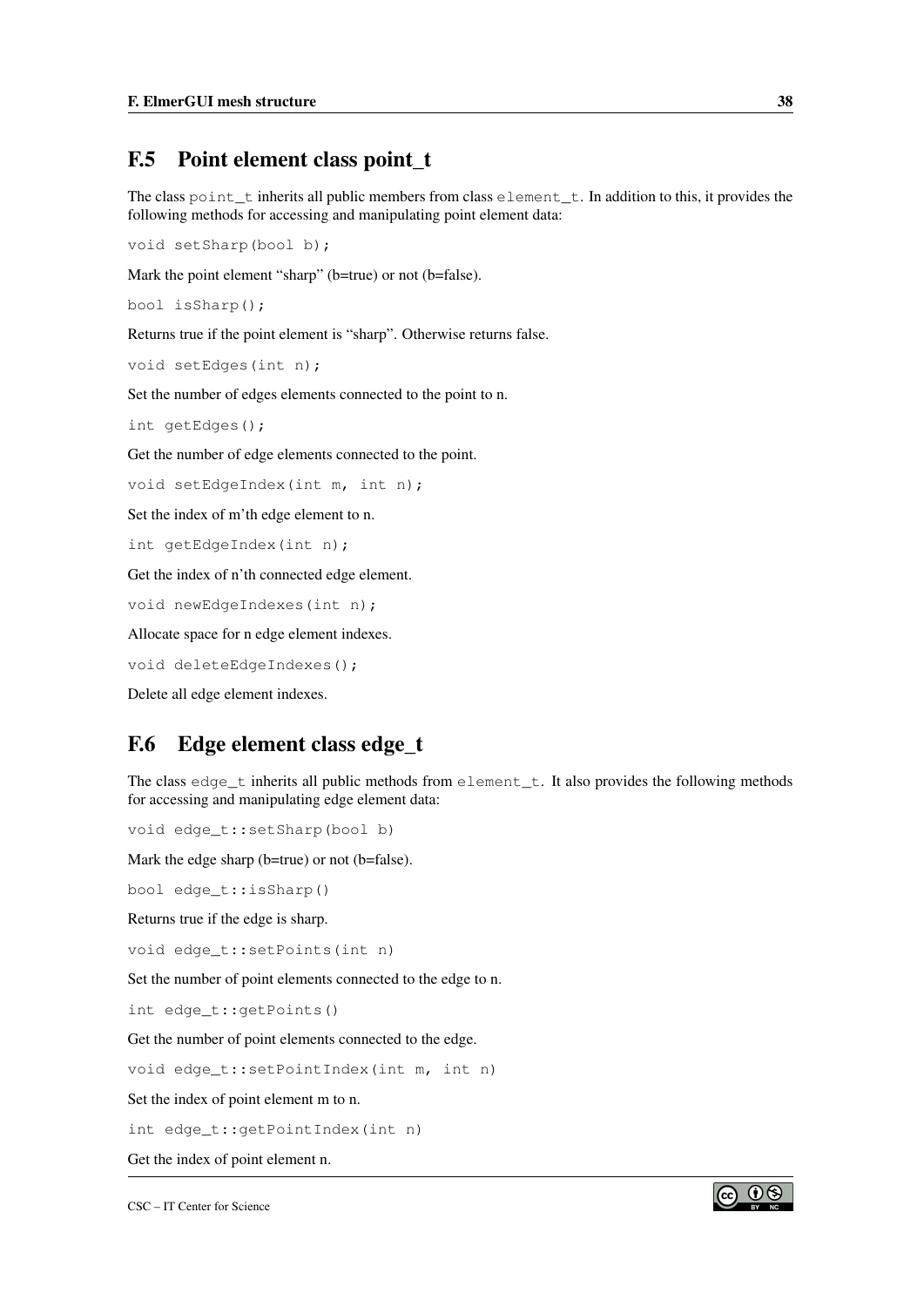void edge\_t::newPointIndexes(int n)

Allocate space for n point element indexes.

void edge\_t::deletePointIndexes()

Delete all point element indexes.

void edge t::setSurfaces(int n)

Set the number of surface elements connected to the edge to n.

int edge\_t::getSurfaces()

Get the number of surface elements connected to the edge.

void edge t::setSurfaceIndex(int m, int n)

Set the index of surface element m to n.

int edge\_t::getSurfaceIndex(int n)

Get the index of m'th surface element connected to the edge.

void edge\_t::newSurfaceIndexes(int n)

Allocate space for n surface element indexes.

void edge\_t::deleteSurfaceIndexes()

Delete all surface element indexes.

### <span id="page-39-0"></span>F.7 Surface element class surface\_t

Finally, the class surface\_t provides the following public methods for accessing and manipulating surface element data, besides of those inherited from the base element class element\_t:

void surface\_t::setEdges(int n)

Set the number of edge elements connected to the surface to n.

int surface\_t::getEdges()

Get the number of edge elements connected to the surface element.

void surface\_t::setEdgeIndex(int m, int n)

Set the index of m'th edge element to n.

int surface\_t::getEdgeIndex(int n)

Get the index of n'th edge element connected to the surface element.

void surface\_t::newEdgeIndexes(int n)

Allocate space for n edge element indexes.

void surface\_t::deleteEdgeIndexes()

Delete all edge element indexes.

void surface\_t::setElements(int n)

Set the number of volume elements connected to the surface element to n.